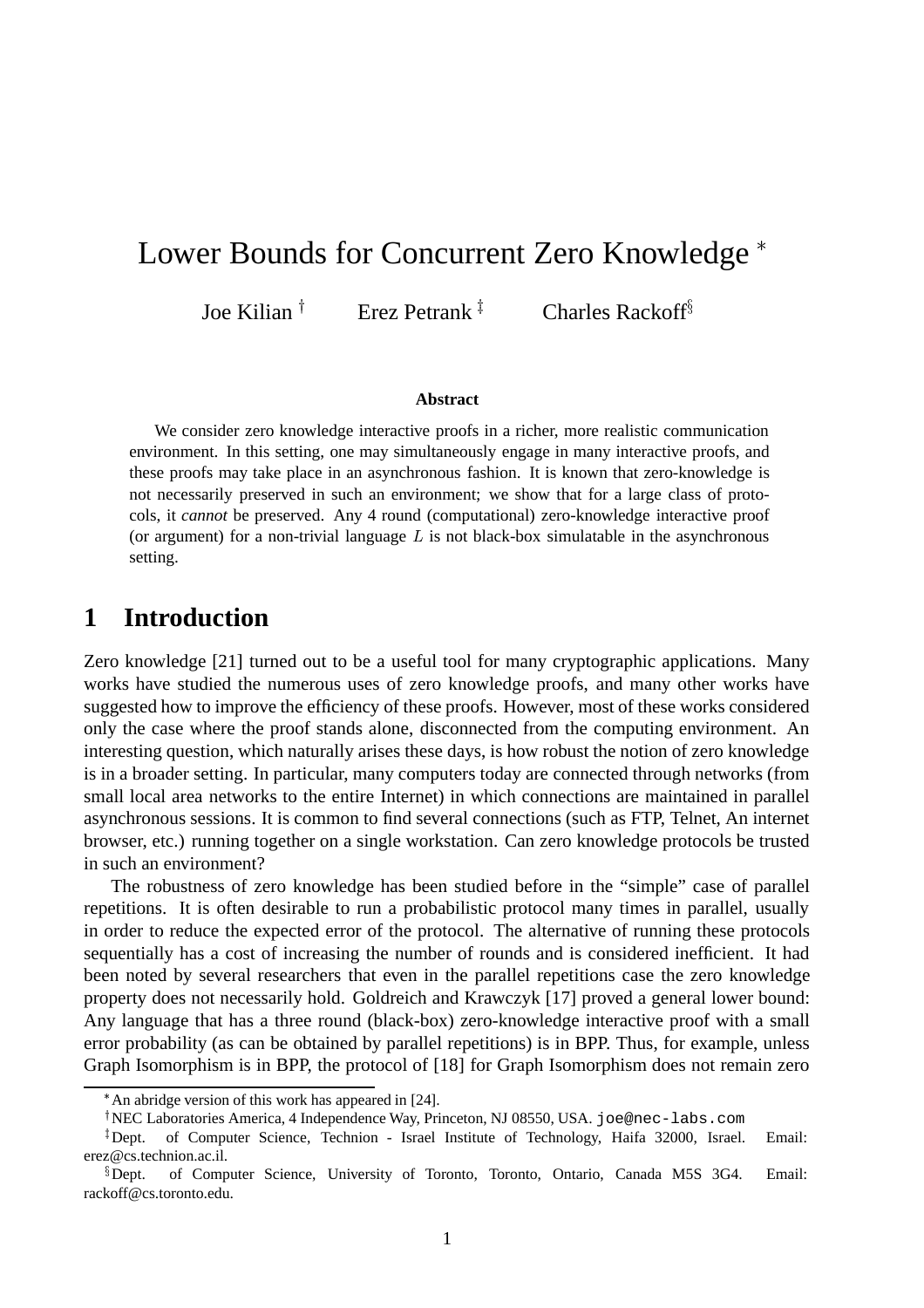knowledge when run many times in parallel. Several papers have dealt with this problem, usually by letting the verifier commit on it's (non-adaptive) questions in advance [1, 3, 16, 13].

Our initial feeling was that the protocols that keep their zero knowledge property when run in parallel should also remain zero knowledge even in a multi-session asynchronous environment. However, in this paper, we give some indications that this is not always the case.

Let us say a few words about what we need to show. In order to show that a protocol is zero knowledge in a modern networking environment, one must provide a proof that even within this complicated environment the protocol is still zero knowledge. But for us matters are simpler. We don't need to cover all facets of a networking environment. We only have to show that zero knowledge may fail in a specific setting that is part of this environment. Namely, the environment may be more hostile to the protocol than the specific case we study, but since a protocol fails even with a benign setting, it is definitely not zero knowledge when we extend the power of the environment. In particular, a networking environment may have various protocols running, multiple sessions, more than two parties involved, asynchronous setting, etc.

We show that zero knowledge may fail for a large class of protocols, even if we only run a single protocol between only two parties. We exploit the asynchronicity and the existence of multiple sessions. Clearly, if we also add other features, such as additional parties and other protocols running in parallel, then the security problems can only be amplified.

We show that any four-round black-box zero-knowledge proof with perfect completeness is not zero knowledge even in a very benign setting: The setting in which the protocol is run many times in an asynchronous environment, and an adversary (or the verifier) gets to choose which message gets to be delivered next. Actually, the setting is even more benign: We set a specific schedule, known in advance to both prover and verifier. Still, if the protocol can be (black-box) simulated, then the language must be in BPP. In the theorem below, we assume that the interactive proof is "conversation-based". This means that looking at the conversation it is possible to decide efficiently if the verifier accepts (without looking at the verifier's private coin tosses). We say a few words on this assumption in Section 2.3.

**Theorem 1.1** *Suppose that*  $(P, V)$  *is a 4-message conversation-based interactive proof or argu*ment for  $L$  with perfect completeness and error at most  $\frac{1}{2}$  and suppose that  $(P,V)$  can be black-box simulated in the asynchronous setting. Suppose also that V's decision is conversation based. Then  $L \in BPP$ .

The  $\frac{1}{2}$  in the above statement may be replaced by any constant less than 1, with essentially no change to our proofs; with slight care, any error bounded away from 1 by a non-negligible factor may be accommodated. We say that  $V$ 's decision (whether to accept or reject) is conversation based if  $V$  does not use its private coin tosses to decide whether the conversation is accepting or rejecting. See further discussion in Section 2.3 below.

The above result holds for all extensions of concurrent zero-knowledge. In particular, it holds for *resettable zero-knowledge* [6].

Note that we get a separation between protocols that remain zero knowledge even under parallel repetition and protocols that remain zero knowledge in an asynchronous setting. Assuming the existence of one-to-one one-way functions, there exist 4-message (computational) zero knowledge arguments for all NP languages [13]. However, there are no 4-message zero knowledge arguments for languages outside of  $BPP$  that are black box simulatable in the asynchronous setting.

Some words on the terminology we are using. By zero knowledge we mean *computational* zero knowledge, i.e., the distribution output by the simulation is polynomial-time indistinguishable from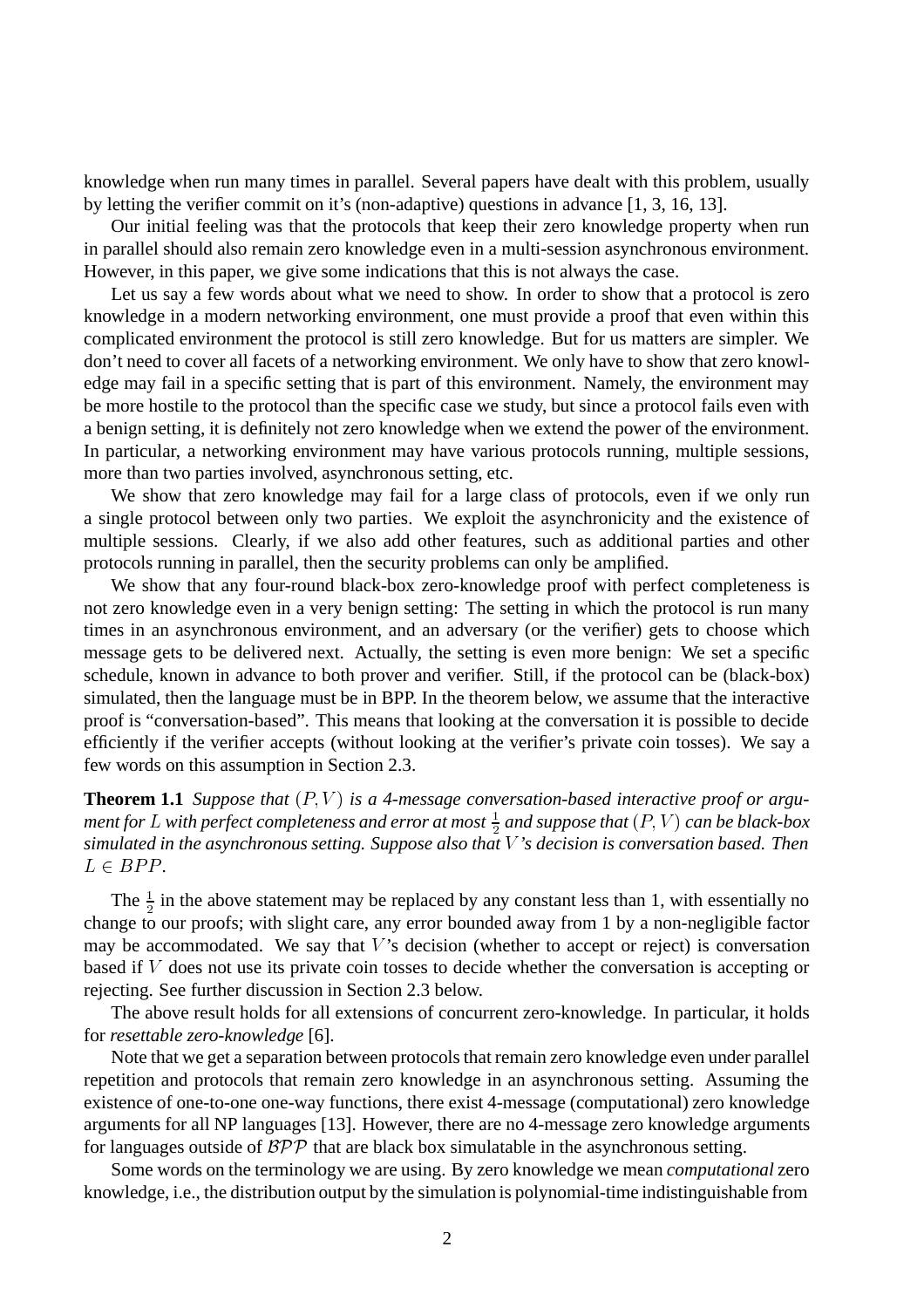the distribution of the views of the verifier in the original interaction. (Of-course, as the result is a lower bound, it holds also for perfect and statistical zero knowledge.) The prover may be infinitely powerful (i.e., an interactive proof) or it may be computationally bounded (i.e., an argument). We consider black box zero knowledge as defined by Goldreich and Oren [25, 19], and refined in [17].

## **1.1 Related work**

Dwork, Naor, and Sahai [11] were the first to explore zero-knowledge in the asynchronous setting. They denoted zero-knowledge protocols that are robust to asynchronous composition *concurrent zero-knowledge* protocols. It was noticed in [11] that several known zero-knowledge proofs, with a straightforward adaptation of their original simulation to the asynchronous environment, may cause the simulator to work exponential time. Thus, it seems that the zero-knowledge property does not necessarily carry over to the asynchronous setting. In order to provide a protocol that may be used in a modern environment, they presented a compromise: a protocol that is not zeroknowledge in a fully asynchronous setting, but is zero-knowledge in an environment with bounds on the asynchronisity. In particular, they present a 4 round zero-knowledge argument for NP assuming that there are two constants  $\alpha$  and  $\beta$  such that the fastest message arrives within time at least  $\alpha$  and the slowest message arrives within time at most  $\beta$ .

Dwork and Sahai [12] reduced the limitation on the asynchronisity. They presented a proof which has a preprocessing phase and a proof-body phase. Their proof is concurrent zero-knowledge argument for NP such that the  $(\alpha, \beta)$  limitation is required only during the preprocessing stage. Then, the body of the proofs can be run in a fully asynchronous environment.

Our result is complementary to theirs, illustrating why it is difficult to achieve zero-knowledge in the asynchronous setting without using such an augmented model. The techniques in this work make a substantial use of the techniques developed by Goldreich and Krawczyk [17] who proved a lower bound on the parallel composition of zero knowledge proofs.

Several subsequent works have already appeared since the first publication of this paper [24]. One question that was raised was: does there exist a fully asynchronous (concurrent) zero-knowledge proof for NP?

The answer was given by Richardson and Kilian [26] who presented concurrent zero-knowledge arguments for all languages in NP, that is robust in the fully asynchronous setting. However, this protocol is not practical. It requires a polynomial number in  $k$  of rounds, which makes it unacceptable in practice.  $k$  here is the security parameter: the length of the input and the number of proofs that may run concurrently are bounded by a polynomial in  $k$ .

The upper bound on the number of rounds has been drastically improved by Kilian and Petrank [23]. They showed that a clever simulator may be used with the concurrent proof of Richardson and Kilian to allow the number of rounds to be set to any m satisfying  $m = \omega(\log^2 k)$ .

Rosen [27] has improved the result described in this paper, i.e., the lower bound on the number of rounds required for concurrent zero-knowledge from 5 to 8. The improvement was obtained by a slightly modified schedule of interleaving of the interactive sessions. Canetti, Kilian, Petrank and Rosen [7] have substantially improved the lower bound to  $\Omega(\log k / \log \log k)$ . The new work is based on this one with two main improvements. One is the use of a smarter schedule of interleaving the proof sessions, and the other is the use of verifiers that fail with some probability. The zeroknowledge simulator fails more severely when the black box verifiers tend to fail occasionally.

Other researchers have concentrated on presenting efficient concurrent zero-knowledge protocols for NP with weaker compromises on the asynchronisity of the environment. Crescenzo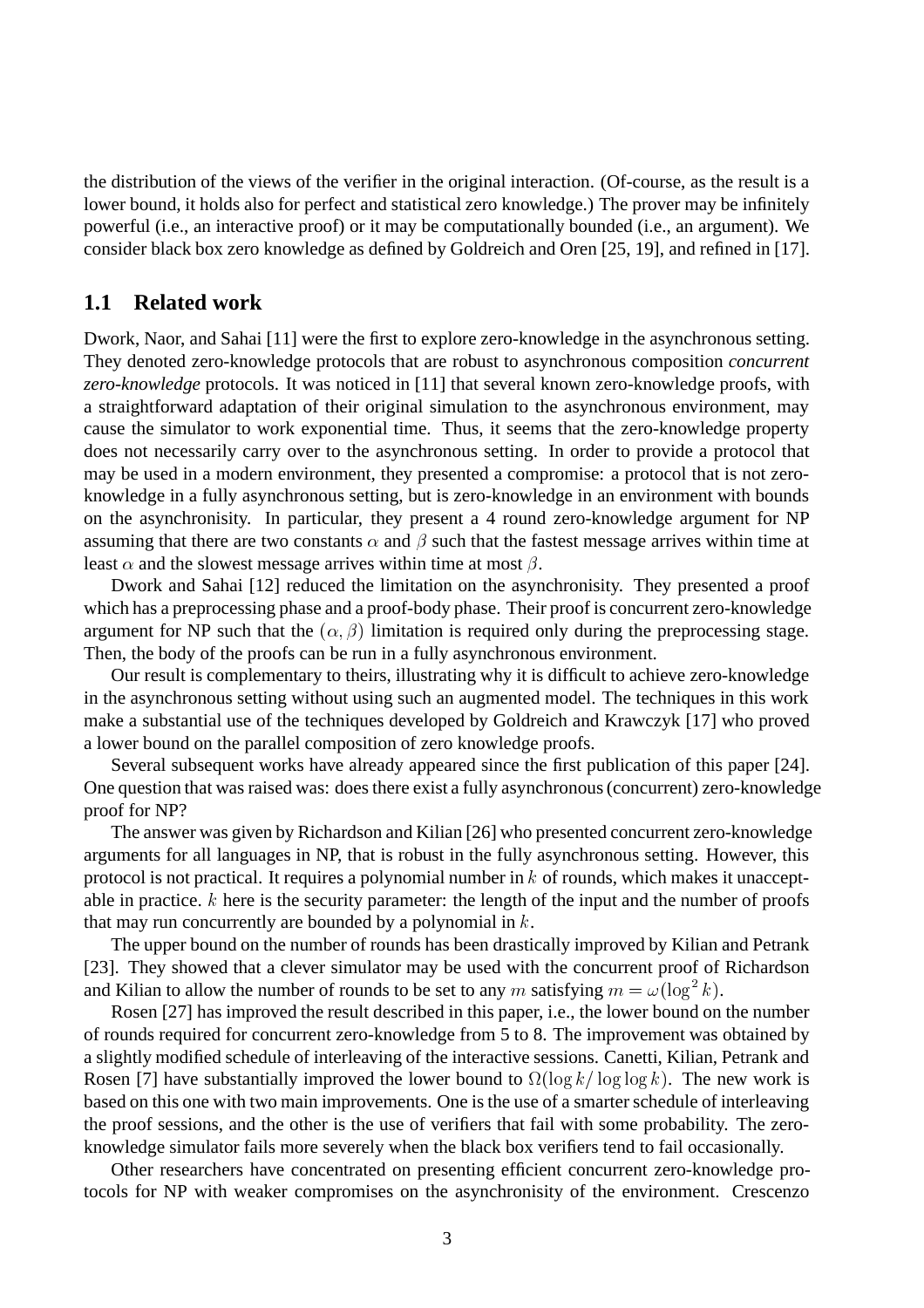and Ostrovsky [9] presented a concurrent zero-knowledge argument for NP with a preprocessing phase. They removed the  $(\alpha, \beta)$  constraint of [12], and the only requirement is that there must be a separating point in time between all preprocessing of all concurrent proofs, and all bodies of all proofs. Namely, the first body of any proof may start only after all preprocessing phases in all the proofs have completed. Dåmgard  $[10]$  and Canetti et. al.  $[6]$  have further reduced the limits on asynchronisity. They require that prior to the beginning of the proofs, all verifiers have deposited a public key in a public database. In [10] it is required that the public key is valid, i.e., that the verifier must know the secret key associated with it. In [6] this requirement is relaxed. The verifier only has to have a deposited string in the public database. Thus, these proofs are efficient, and make only the following compromise over full asynchronisity: all verifiers must be previously registered before any of them can engage in a proof. A verifier that has not been registered cannot join until all proofs are completed and then it must register itself before any new proof begins.

As an extension to concurrent zero-knowledge, Canetti et. al. presented *resettable zeroknowledge proofs* [6]. These are zero-knowledge proofs that on top of being concurrent, they remain zero-knowledge also when the verifier is allowed to run the prover repeatedly on a fixed (yet, randomly chosen) random tape. Our lower bound applies, of-course, also to resettable zeroknowledge.

Feige and Shamir have suggested to give up achieving full zero-knowledge in the asynchronous setting and presented a property of proofs called witness indistinguishability. They showed that witness indistinguishability is preserved also in the asynchronous setting [14].

The basic framework of the proof in this paper uses the ideas developed by Goldreich and Krawczyk [17]. Following their technique, we use a good simulator  $S$  of an interactive proof (or argument)  $(P, V)$  for a language L to create an efficient prover  $P<sub>S</sub>$  that causes V to accept reasonably often on inputs in  $L$ .

## **1.2 Guide to the paper**

In Section 2 we discuss black-box simulatability and the framework used by Goldreich and Krawczyk. In Section 3 we show how to convert an asynchronous simulator into an efficient prover. In Sections 4 and 5 we analyze the success probability of this prover.

## **2 Preliminaries**

## **2.1 Black-Box Zero-Knowledge**

Let us recall the concept of interactive proofs, as presented by [21]. For formal definitions and motivating discussions the reader is referred to [21].

**Definition 2.1** *A protocol between a (computationally unbounded)* prover *P* and a (probabilistic *polynomial-time*) verifier *V constitutes an* interactive proof *for a language* L if such that

• **Completeness:** *If*  $x \in L$  *then* 

 -  

• **Soundness:** *If*  $x \notin L$  *then for any prover*  $P^*$ 

 -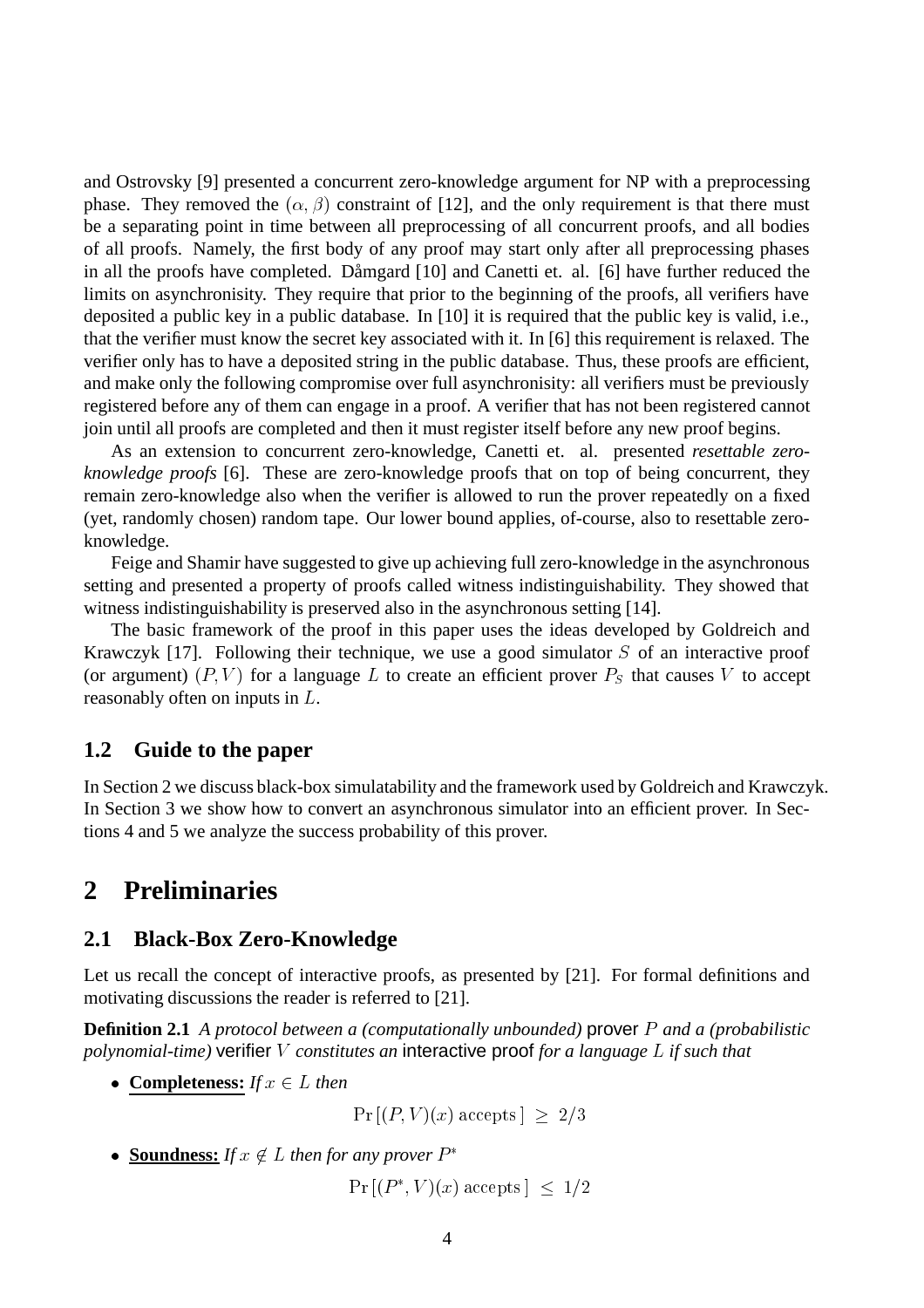Brassard, Chaum, and Crépeau [5] suggested a modification of interactive proofs called *arguments* in which the prover may run in polynomial time given a witness to the assertion  $x \in L$  as an auxiliary input. The soundness property is relaxed so that it is only guaranteed with respect to probabilistic polynomial time provers  $P^*$ .

Let  $(P, V)(x)$  denote the random variable that represents V's view of the interaction with P on common input  $x$ . The view contains the verifier's random tape as well as the sequence of messages exchanged between the parties. The initial definition of zero-knowledge [20] required that for any probabilistic polynomial time verifier V, a simulator  $S_{\hat{V}}$  exists that could simulate V's view. Goldreich and Oren [25, 19] propose a seemingly stronger, "better behaved" notion of zero-knowledge, known as *black-box* zero-knowledge. The basic idea behind black box zeroknowledge is that instead of having a new simulator  $S_{\hat{V}}$  for each possible verifier, we have a single probabilistic polynomial time simulator S that interacts with each possible V. Furthermore, S is not allowed to examine the internals of V, but must simply look at V's input/output behavior. That is, it can have conversations with V and use these conversations to generate a simulation of V's view that is computationally indistinguishable from V's view of its interaction with  $P$ .

More formally, Goldreich and Krawczyk give the following version of this definition (notation changed for compatibility with our own), which avoids certain trivial problems in the original expositions.

**Definition 2.2** ([17], following [20, 25, 19]) An interactive proof  $\langle P, V \rangle$  is called black-box simulation zero-knowledge *if for every polynomial p, there exists a probabilistic expected polynomial*  $t$ ime oracle machine  $S_p$  such that for any polynomial size verifier  $V$  that uses at most  $p(n)$  random  $cosh$  *coins on inputs of length*  $n$ *, and for*  $x \in L$ , the distributions  $\langle P, V \rangle (x)$  and  $S_p^V(x)$  are polynomially *indistinguishable.*

**Remarks:** In the above definition,  $V$  may be thought of as a circuit (pedantically, a circuit family) that has access to random bits. The size of V refers to V's circuit size. It follows that V runs in polynomial time, which is necessary for a meaningful notion of computational zero knowledge, though not for statistical and perfect zero knowledge. By polynomially indistinguishable, we informally mean that no computationally bounded distinguisher can, for some constant  $c$  and infinitely many  $x \in L$ , correctly guess whether a random sample came from  $\langle P, V \rangle (x)$  or  $S_p^V(x)$  with probability greater than  $\frac{1}{2} + 1/|x|^c$ . For statistical zero knowledge, we allow for unbounded distinguisher; equivalently, we require that the statistical difference between the distribution be negligible (less than  $1/|x|^c$  for any c).

The above definition requires the existence of a single universal simulator,  $S$ , for all possible (efficient) verifiers. At first glance, the limitations on  $S$  may seem to force  $S$  to be as powerful as a prover. However,  $S$  has important advantages over a prover  $P$ , allowing it to perform simulations in probabilistic polynomial time. First, it may set V's coin tosses as it wishes, and even run V on different sets of coin tosses. More importantly, S may conceptually "back up" V to an earlier point in the conversation, and make different statements. This ability derives from  $S$ 's control of  $V$ 's coin tosses; since  $V$  otherwise operates deterministically,  $S$  can rerun it from the beginning, exploring different branches of the conversation tree.

Indeed, all known proofs of zero-knowledge construct black-box simulations. There is no way known to make use of a verifier's internal state, nor to customize simulators based on the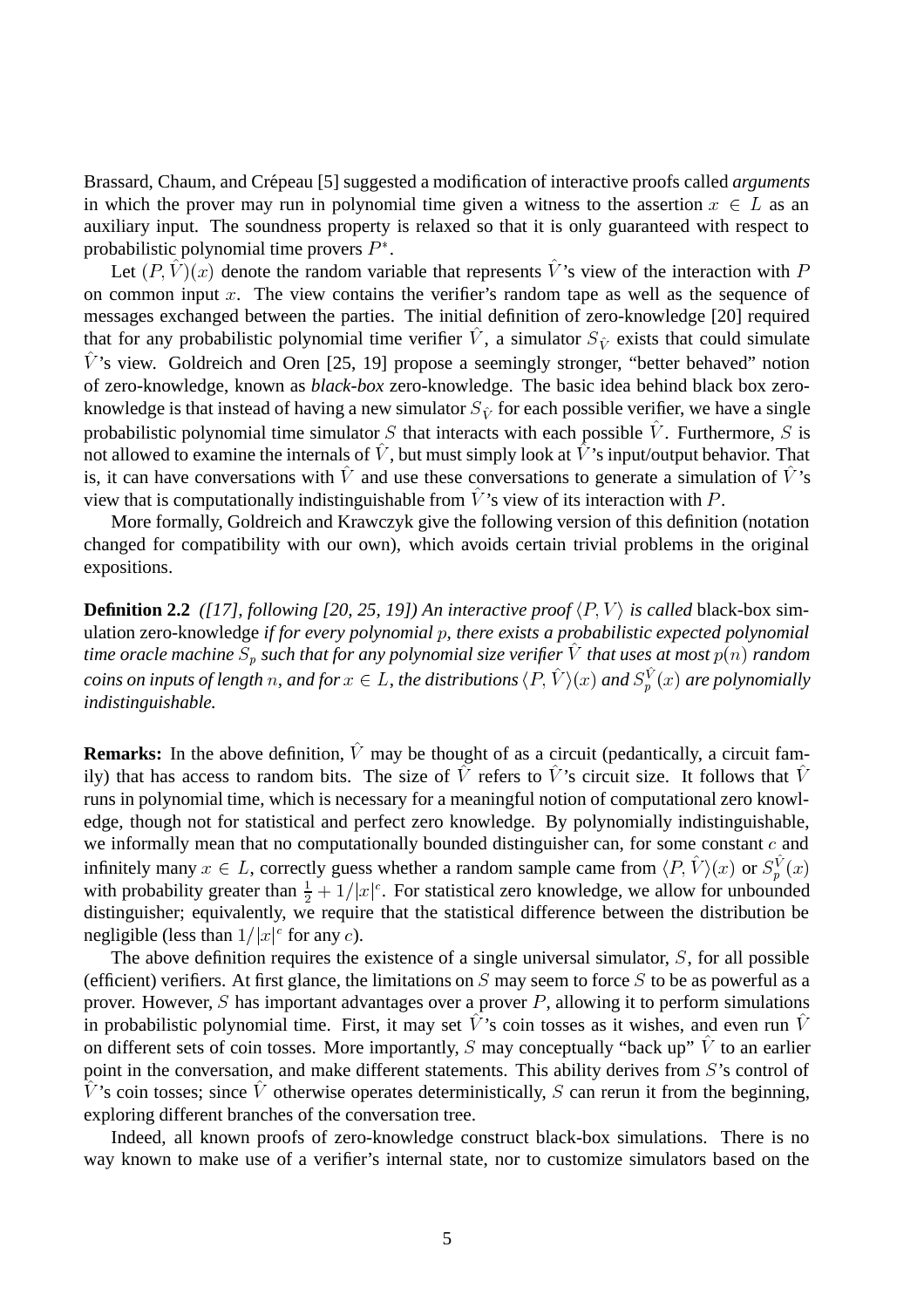description of V other than by using it as a black box.<sup>1</sup> Thus, given the current state of the art, an impossibility result for black-box zero-knowledge seems to preclude a positive result for the older definitions of zero-knowledge.

## **2.2 Black-box verifiers with private random functions**

In this paper, as in [17], we note that it is enough to consider deterministic  $V$ , i.e., even deterministic (yet, cheating) verifiers are hard to simulate. Also, following [17], we consider verifiers  $V$ that have access to a private random hash function  $H$ , that is wired into them and is not directly accessible to the simulator (note that  $V$  is deterministic in that it doesn't use an external source of randomness; its *construction* is randomized). That is, the simulator may gain only indirect access to  $H$ , by observing  $V$ 's input/output behavior. For convenience, we assume that for any polynomially bounded *n* and *m*, *H* will take an *n*-bit input and return an *m*-bit output. In practice, *H* will be defined for big enough  $n$  and  $m$ , and its inputs (if short) will be padded to fit the length of H's inputs. Pedantically, we can view H as a family  $\{H_{m,n}\}$  of hash functions; we suppress these subscripts for clarity.

As in [17], we will think of  $H$  as being randomly chosen from a family of hash functions [8]. And as in [17] we do not use the standard pairwise independent family. Instead we use families of hash functions that achieve  $p(n)$ -independence, for some sufficiently large polynomial p. A member  $H$  in this family can be described by a string of polynomial length, and it is this string that is wired into the verifier. The polynomial  $p$  is set to exceed the running time of the simulator times the length of  $V$ 's answers. Thus, even if the simulator poses to  $V$  a different query in each of its steps, and if for each query V generates the hash of the query, using H, then the simulator will face a verifier that uses a completely random string for each of its (different) queries. Of course, if the simulator repeats a query, then the "deterministic"  $V$  repeats the same response. Our use of the hash function will be as follows. The deterministic V will invoke the honest V with a random tape determined by a hash on the history of the interaction so far (a history from interactions that do not involve V and do not influence V's actions normally). Thus, although V is deterministic, the hash of the history so far will give it the randomness that will foil the simulation.

Choosing a random  $H$  with the above high independence requires a large family, and in particular a large representation of  $H$ . Furthermore, one may ask whether it is fair to let the size of the verifier depend on the size of the simulator (and not vice versa). However, we remark that the specification of  $H$  need not be a long polynomial string as assumed in the analysis. Instead, one may use a short seed and use a pseudo-random generator to choose a random  $H$  from the family of hash functions. This does not change the probability of failure for the prover we build by more than a negligible fraction.

## **2.3 Restricted interactive proofs**

In this paper, we consider interactive proofs in which it is possible to tell whether  $V$  will accept based on its conversation, without looking at its random coins. All the proofs we are aware of have this "conversation-based" property. The theorem is also correct without making this assumption.

<sup>&</sup>lt;sup>1</sup>As one slight exception, [22] proves security against space-bounded verifiers by considering the internal state of the verifiers. However, these techniques do not seem applicable to more standard classes of verifiers.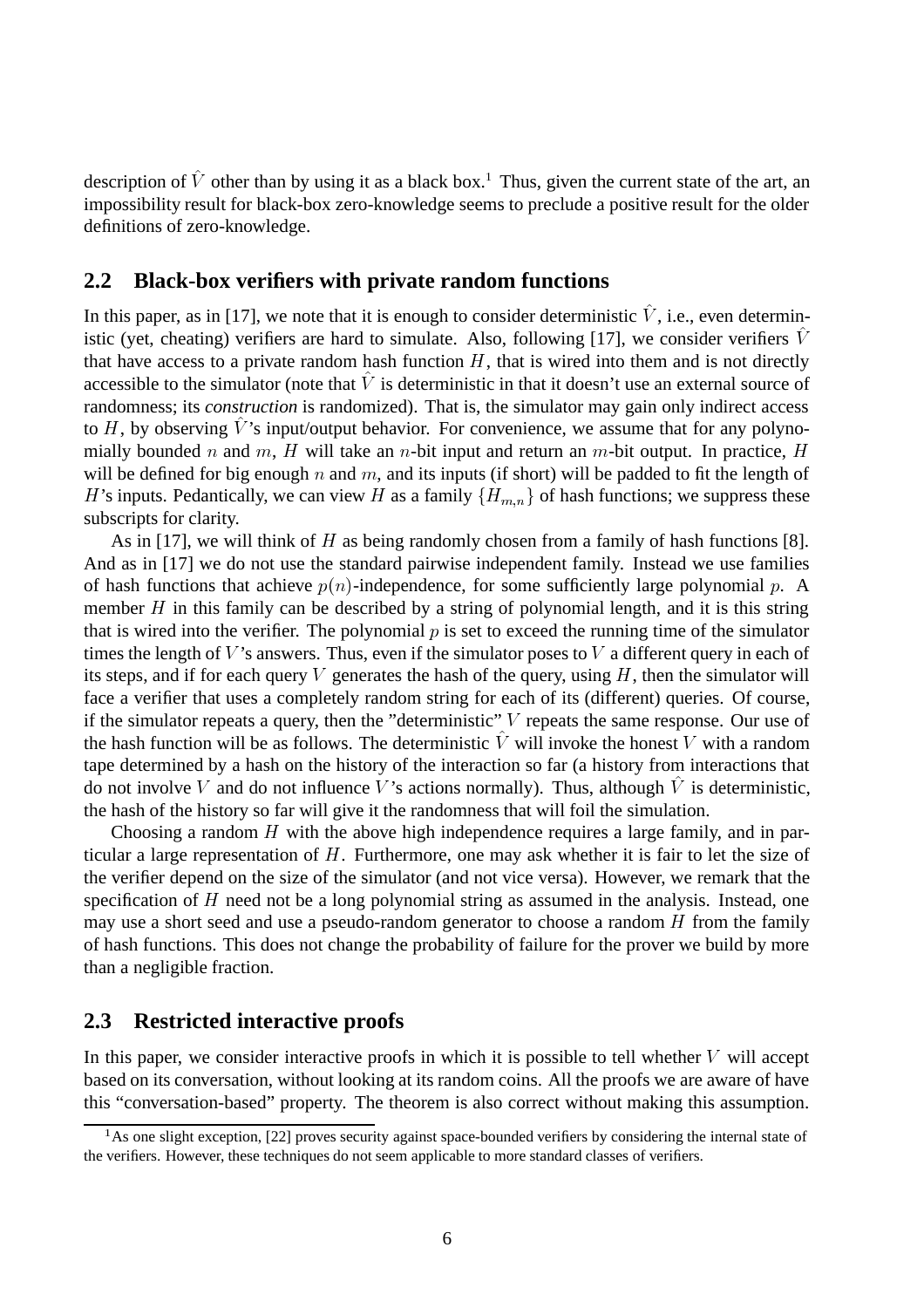However, showing the theorem without the assumption requires a longer and more complicated proof. We feel that this complication is of small interest and we do not include it in the paper.

# **3** Creating an efficient prover

To prove our main theorem, we construct a particular malicious verifier (pedantically a family of closely related malicious verifiers), with a fixed scheduling strategy (a very similar strategy is used in [11]). We show that a simulator that successfully simulates the multi-conversation on input  $x$ with high probability can be converted to a probabilistic polynomial prover  $P<sub>S</sub>$  for the original protocol. This prover will cause  $V$  to accept  $x$  with probability strictly greater than  $1/2.$  Thus, we can use this prover to probabilistically decide whether  $x \in L$ , implying that  $L \in BPP$ .

## **3.1 The attack**

Let the original protocol consist of an initial challenge  $q$ , followed by a reply,  $r$  and a second challenge, s and a final reply t. The honest verifier V generates q as a function  $q(x, R)$  of the input and its random coin flips, R. V generates s as a function  $s(x, R, r)$  of the input, R and r (q is implicit given x and R). Finally, V computes a predicate  $accept(x, q, r, s, t)$  to determine whether to accept or reject. Note that this restricts the acceptance predicate to being "conversationbased," in which one can tell whether  $V$  will accept based on its conversation, without looking at its random coins. As mentioned in Section 2.3 we prove our result with respect to such interactive proofs.

Let  $k$  and  $m$  be parameters that will be chosen later. (Both polynomial in the length of the input.) We consider the protocol obtained by performing  $m$  proofs in parallel. Thus, we denote the initial challenge by

$$
\vec{q} = (q^1, \dots, q^m) = (q(x, R^1), \dots, q(x, R^m)),
$$

where  $R = (R^1, \ldots, R^m)$ . We define  $\vec{r}, \vec{s}$  and  $\vec{t}$  analogously. Finally, we define  $accept(x, \vec{q}, \vec{r}, \vec{s}, \vec{t})$ to be true iff  $accept(x, q^i, r^i, s^i, t^i)$  for all  $i, 1 \le i \le m$ . We call such a parallel set of proofs an *-block*.

Note that parallel repetition is a special case of scheduling in an asynchronous environment. We remark that parallel repetitions reduce the error probability for interactive proofs but not necessarily for arguments (see [2]). From now and on, we always use parallel repetitions, i.e.,  $m$ -blocks proofs, instead of running a single message in each round.

Our attacking verifier V is defined by the value of its private random hash function,  $H$  and parameters k and m. V runs a total of k m-block-proofs with the prover. We use subscripts to denote the version, e.g.,  $\vec{q}_i$  denotes the first question in the *i*th run of the protocol. (Remember that these are actually  $m$  parallel first questions.) The verifier interleaves its challenges so that the sequence of messages appears as

$$
\vec{q_1}, \vec{r_1}, \vec{q_2}, \vec{r_2}, \ldots, \vec{q_k}, \vec{r_k}, \vec{s_k}, \vec{t_k}, \vec{s_{k-1}}, \vec{t_{k-1}}, \ldots, \vec{s_1}, \vec{t_1}.
$$

In the rest of the paper we fix this specific schedule, and assume the interaction is according to this schedule. Thus, our lower bound is valid even if the schedule is statically fixed and known to the simulator. The adversarial verifier  $V$  invokes the honest verifier  $V$  for each of the proofs. However,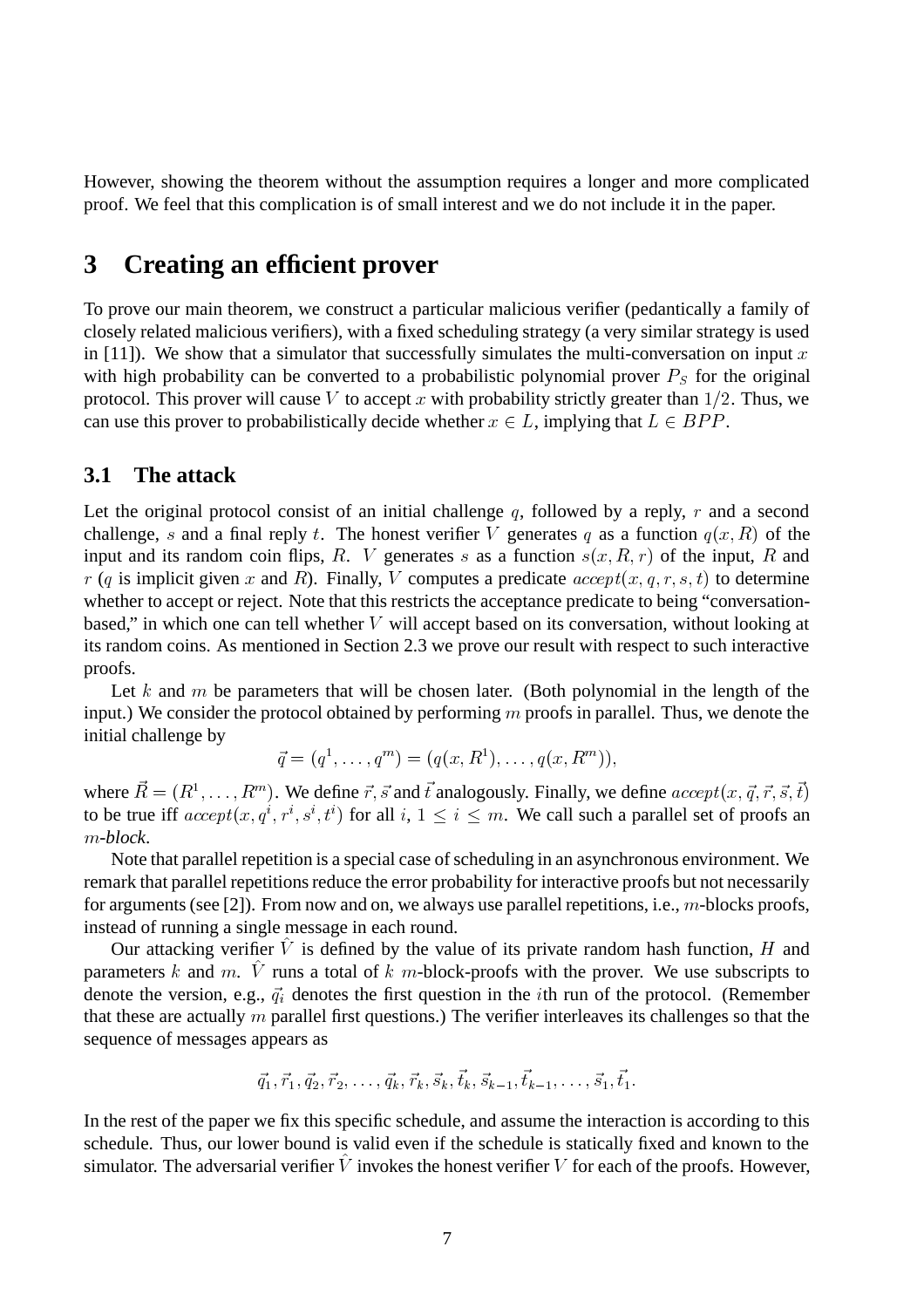the random tapes of the honest verifier are determined using the hash function, by

$$
\vec{R}_i = H(x, \vec{q}_1, \vec{r}_1, \dots, \vec{q}_{i-1}, \vec{r}_{i-1}). \tag{1}
$$

Namely, it is the output of the hash function on the history of the interaction (of all concurrent proofs) so far. We assume that  $H$  returns the correct number of random bits used by  $V$ . (In particular, *m* random strings are required for each of the blocks.) The questions  $\vec{q}_i$  and  $\vec{s}_i$  are defined by:  $\vec{q}_i = \vec{q}(x, R_i)$  and  $\vec{s}_i = \vec{s}(x, R_i, \vec{r}_i)$ . However, if for any i,  $accept(x, \vec{q}_i, \vec{r}_i, \vec{s}_i, t_i)$  does not hold, then V aborts immediately, without sending  $\vec{s}_{i-1}, \ldots, \vec{s}_1$  to the prover.

We can thus view a conversation as consisting of two phases. The generation of

$$
\vec{q_1}, \vec{r_1}, \vec{q_2}, \vec{r_2}, \ldots, \vec{q_k}
$$

constitutes the *creation* phase, in which new blocks (values for  $R_i$ ) are created by V, and the generation of

$$
\vec{r}_k, \vec{s}_k, \vec{t}_k, \vec{s}_{k-1}, \vec{t}_{k-1}, \ldots, \vec{s}_1, \vec{t}_1
$$

constitutes the *resolution* phase, in which these proofs run their course. We treat these phases quite differently when discussing the simulator.

Note that all the randomness used by V as invoked by V comes from H. In particular, V is deterministic and doesn't use its random input, to some extent limiting the simulator  $S$ 's power over it.

## **3.2 The simulator**

Our proof is by contradiction: assuming a simulator  $S$  that properly handles our adversarial verifier V we construct an efficient prover  $P_S$ . The prover will use the simulator while feeding it with V's answers somewhat twisted. The ability of the simulator to simulate the interaction of the prover with V allows  $P<sub>S</sub>$  get the required information to convince the honest verifier on inputs in the language. This means that we have an efficient prover  $P<sub>S</sub>$  that convinces an efficient honest verifier  $V$  on inputs in the language and fails to convince  $V$  on inputs not in the language (by the soundness property of V). So we get an efficient procedure to determine if  $x \in L$  and we are done.

In order to use the simulator by the prover  $P<sub>S</sub>$  we make some assumptions (without loss of generality) about the simulation, and give a convenient way of looking at the workings of the simulator. Our view of the simulator is especially tailored for the specific  $V$  described in the previous section. Recall that V invokes the honest V with a random tape R that is determined by hashing of the conversation so far. Also,  $V$  proceeds with an interaction only if all other concurrent interactions that have ended, ended accepting.

First, we assume that whenever S generates a transcript it runs it through V. That is, before returning

$$
(\vec{q}_1,\vec{r}_1,\vec{q}_2,\vec{r}_2,\ldots,\vec{s}_2,\vec{t}_2,\vec{s}_1,\vec{t}_1),
$$

S runs V to obtain  $\vec{q}_1$ , sends  $\vec{r}_1$  to V, receiving  $\vec{q}_2$ , and so on. Clearly, any simulator can be modified to perform in this manner without changing the quality of its simulation. Since our protocols are dialog based, we also assume without loss of generality that the simulator never sends  $V$  a value for  $\vec{t}_i$  that would cause it to reject, since it could simply compute for itself that  $V$  would reject.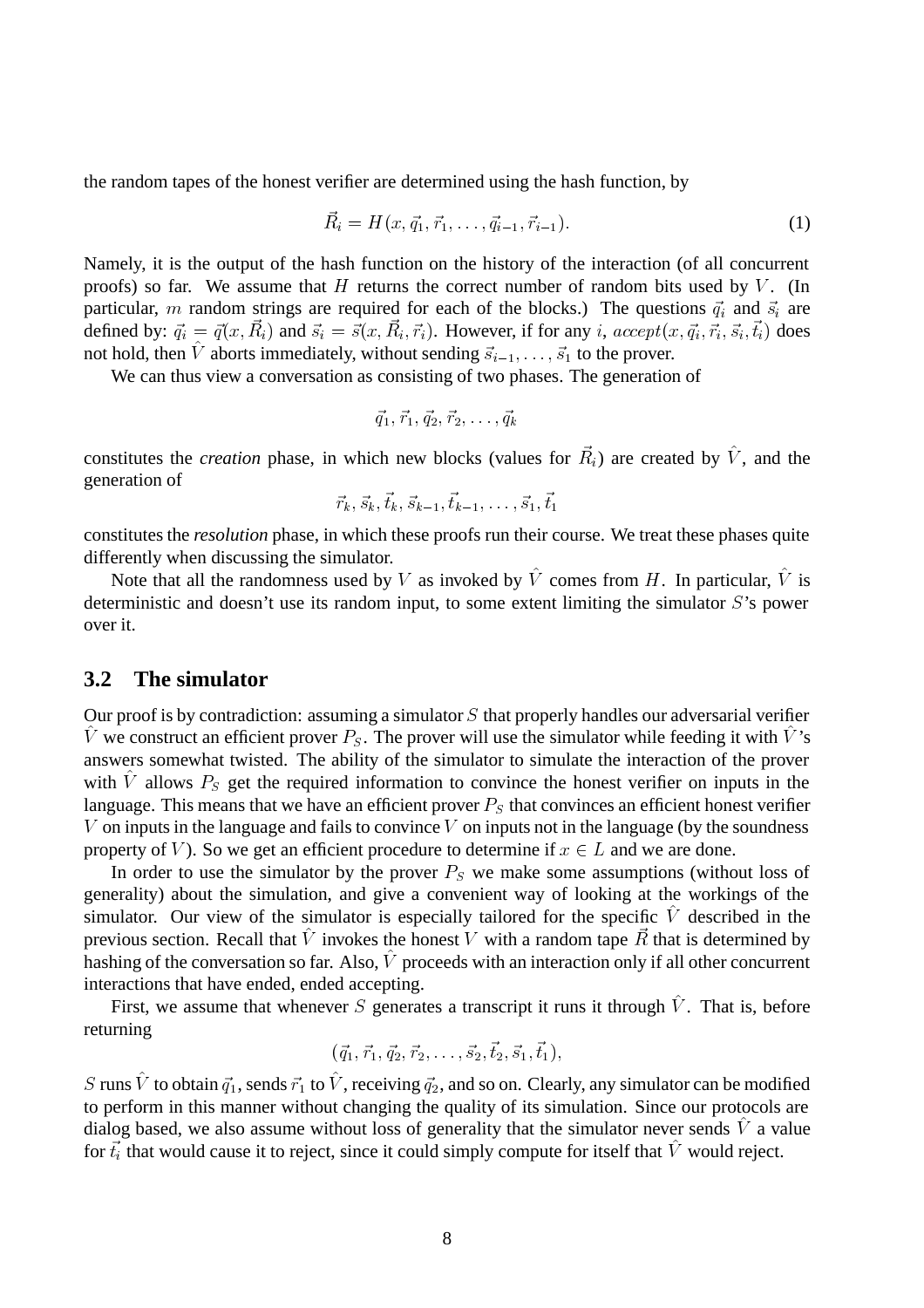#### **3.2.1 The proof tree**

We now turn into representing the run of the simulator  $S$  with a given verifier (and the predetermined schedule) as a tree. As it interacts with  $V, S$  implicitly generates many partial conversations, not all of which are successfully finished (only one need be). In generating these partial conversations, typically starts many proofs that may or may not be completed as the simulation proceeds. To discuss this interaction, we visualize these proofs using a leveled tree, which we call the *proof tree*. Each vertex  $v$  of the graph corresponds to a new  $m$ -block that has been initiated between  $S$ and V. A vertex v has parameters  $\vec{R}, \vec{q}, \vec{r}$ , corresponding to the beginning of a conversation. A vertex on level  $i < k$  may have zero or more children on level  $i + 1$ ; the proof tree has at most  $k$  levels. A vertex v labeled  $R_{i+1}, q_{i+1}$ ,  $r_{i+1}$  is a descendant of a vertex labeled  $R_i, \vec{q_i}, \vec{r_i}$  if the simulator runs V on a history in which V uses  $R_i, \vec{q_i}$  for the *i*-th proof, S responds with  $\vec{r_i}$ , V then uses  $R_{i+1}, \vec{q_{i+1}}$ to continue the interaction, and S responds with  $r_{i+1}$ . We adopt the convention that Level 1 of the graph is the "top" level and Level  $k$  is the bottom level.

Whenever  $S$  runs a partial conversation

$$
\vec{q_1}, \vec{r}_1, \ldots, \vec{q_i}, \vec{r_i}
$$

through V, for  $i \leq k$ , it may be thought of as traversing/creating the proof tree as follows. S will visit or create a sequence of vertices  $v_1, \ldots, v_i$ , where  $v_j$  is on level j. First, S visits or creates the top level vertex  $v_1$  with parameters  $(R_1, \vec{q}_1, \vec{r}_1)$ . The values  $R_1, \vec{q}_1$  are determined by the verifier (according to the conversation so far, which is null) and the value  $\vec{r}_1$  is then determined by the simulator. Then, for  $1 < j \leq i$ , after visiting/creating  $v_{j-1}$ , S visits/creates  $v_j$ , the unique child of  $v_{i-1}$  with parameters  $(R_i, \vec{q}_i, \vec{r}_i)$ . Again,  $R_i$  and  $\vec{q}_i$  are sent by the verifier and the value  $\vec{r}_i$  is a message that the simulator sends.

Note for example, that all siblings vertices will have the same values for  $R$  and  $\vec{q}$ , since they are all determined by the conversation so far. To avoid special cases, we adopt the convention that the top level vertices are siblings. Namely, we add a designated root vertex at level zero to the forest created so far and make it a tree by connecting the root to all level-1 vertices.

The second type of partial conversation simulated are those that contain also messages of type  $\vec{s}_i$  and  $\vec{t}_i$ . Namely, after k concurrent protocols have begun, these k protocols are being continued and finished. A simulated partial conversation of the form

$$
\vec{q_1}, \vec{r_1}, \ldots, \vec{q_k}, \vec{r_k}, \vec{s_k}, \vec{t_k}, \ldots, \vec{s_i}, \vec{t_i}
$$

for  $1 \leq i \leq k$  may be thought of as follows. First, the simulator traverses/creates a path from the top level to some bottom-level vertex v, with parameters  $(R_k, \vec{q}_k, \vec{r}_k)$ , of the proof tree. At this point, it has simulated  $\vec{q}_1, \vec{r}_1, \ldots, \vec{q}_k, \vec{r}_k$ . When it runs V further, receiving  $\vec{s}_k = \vec{s}(x, R_k, \vec{r}_k)$ , it is said to *activate* the vertex v. More precisely, a vertex v is said to be activated when the verifier V responds with  $\vec{s}$  for that vertex. If the simulator sends a an acceptable  $t$  to  $V$  on the vertex  $v$ , then it is said to *resolve* the vertex v. Note that by our conventions  $\vec{q}, \vec{r}, \vec{s}, \vec{t}$  is an accepting conversation. Thus, v is resolved by the simulator S when S finds a message  $\vec{t}$  that convinces V to accept and proceed to sending  $\vec{s}_{parent(v)}$ . Returning to the bottom vertex at level k, the vector  $\vec{q}_k, \vec{r}_k, \vec{s}_k, t_k$  is an accepting conversation. Thus, the leaf at level  $k$  is resolved by the simulator  $S$  when  $S$  finds a message  $\bar{t}_k$  that convinces V to accept and proceed to sending  $\vec{s}_{t-1}$ . When the simulator S receives  $\vec{s}_{k-1}$  it conceptually activates v's parent, and so on. *S* thus may be thought of as retracing its path back up the proof tree. The simulation may, without loss of generality be viewed as a series of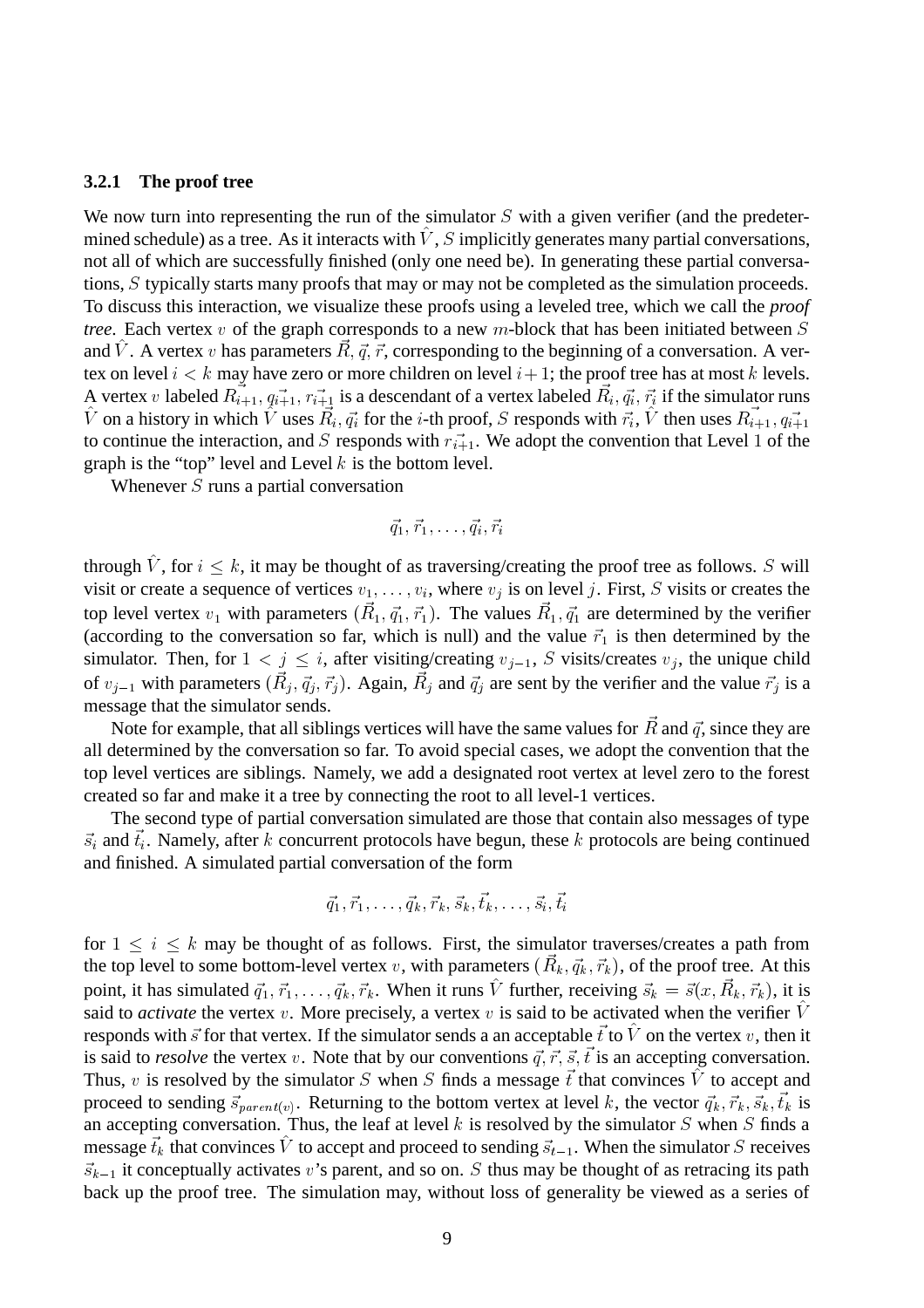such bounces. In general,  $S$  may retrace partially, then continue down another path - but insisting that  $S$  "start over" from the top level of the tree does not impair  $S$ 's efficiency (by more than a polynomial factor) or correctness (since  $V$  is deterministic).

We remark that two different nodes in the proof tree may have the same values in them. This may happen when two different histories result in the same  $R$  as determined by the hash function of V. However, these nodes are not the same. Each has a history of interaction between the simulator and verifier as determined by the path from the root to the vertex. This event happens with negligible probability because of the randomness obtained from the hash function. However, when this event happens, it bears no effect on the proof.

### **3.3 Turning a simulator into a prover: Overview**

We start with a high-level overview of how to convert a good simulator  $S$  into an efficient prover  $P_S$ . The prover  $P_S$  will run S. When S asks to question V's behavior,  $P_S$  will provide V's answers. Finally,  $P_s$  will use the interaction of S with V to convince the original honest verifier V that  $x \in L$ .

We can view our  $(S, V)$  interaction as generating and playing (not always to completion) many different proofs of the original protocol. On a very high level, our efficient prover  $P<sub>S</sub>$  "splices in" its interaction with V into V's messages to the simulator S and uses the answers created by the simulator as its own. This splicing operation cannot be noticed by the simulator  $S$  since the splicing operation can be thought of as a random modification of the hash function: one specific value of the function is going to be modified in a random manner (since the honest verifier chooses its random coins uniformly at random). The simulator will not be able to tell between a random hash function and a randomly modified hash function.

When the honest verifier V chooses a random R and send its first challenge,  $q$ , to  $P_S$ ,  $P_S$ conceptually alters the random hash function  $H$  so that for some set of siblings in the proof tree, all having parameters

$$
(\vec{R} = (R^1, \ldots, R^m), \vec{q} = q^1, \ldots, q^m, \cdot),
$$

 $R^{j} = R$  for some j,  $1 \leq j \leq m$ , and hence  $q^{j} = q$ . One of these siblings v in particular, with parameter  $(R, \vec{q}, \vec{r})$  will be chosen. Under the right circumstances,  $P_S$  will send V the value of  $r = r<sup>j</sup>$ ; great care must be taken to actually send this  $r$  to the honest verifier. This will happen later in the simulation, when the spliced vertex v is activated. In order to generate  $\vec{s}$ ;  $P_s$  will send r to V, receive s and splice in  $s^j = s$ . Hopefully, S will eventually resolve the vertex v and respond with an acceptable  $\vec{t}$ ; allowing  $P_S$  to forward  $t = t^j$ , causing V to accept.

Any splicing attempt may have three possible outcomes:

- $P<sub>S</sub>$  can succeed in making V accept,
- $P<sub>S</sub>$  can fail (get stuck), losing its chance to make V accept, or
- $P_s$  can abort, without causing V to accept, but giving it the chance to try another splicing attempt.

Nearly all the time,  $P<sub>S</sub>$  will abort. With some small probability,  $P<sub>S</sub>$  will succeed and with some (hopefully much smaller) probability,  $P<sub>S</sub>$  will fail. We show that for most R,  $P<sub>S</sub>$  will succeed more often than it will fail, and can therefore try this splicing procedure repeatedly, ultimately succeeding with probability at least  $2/3$ .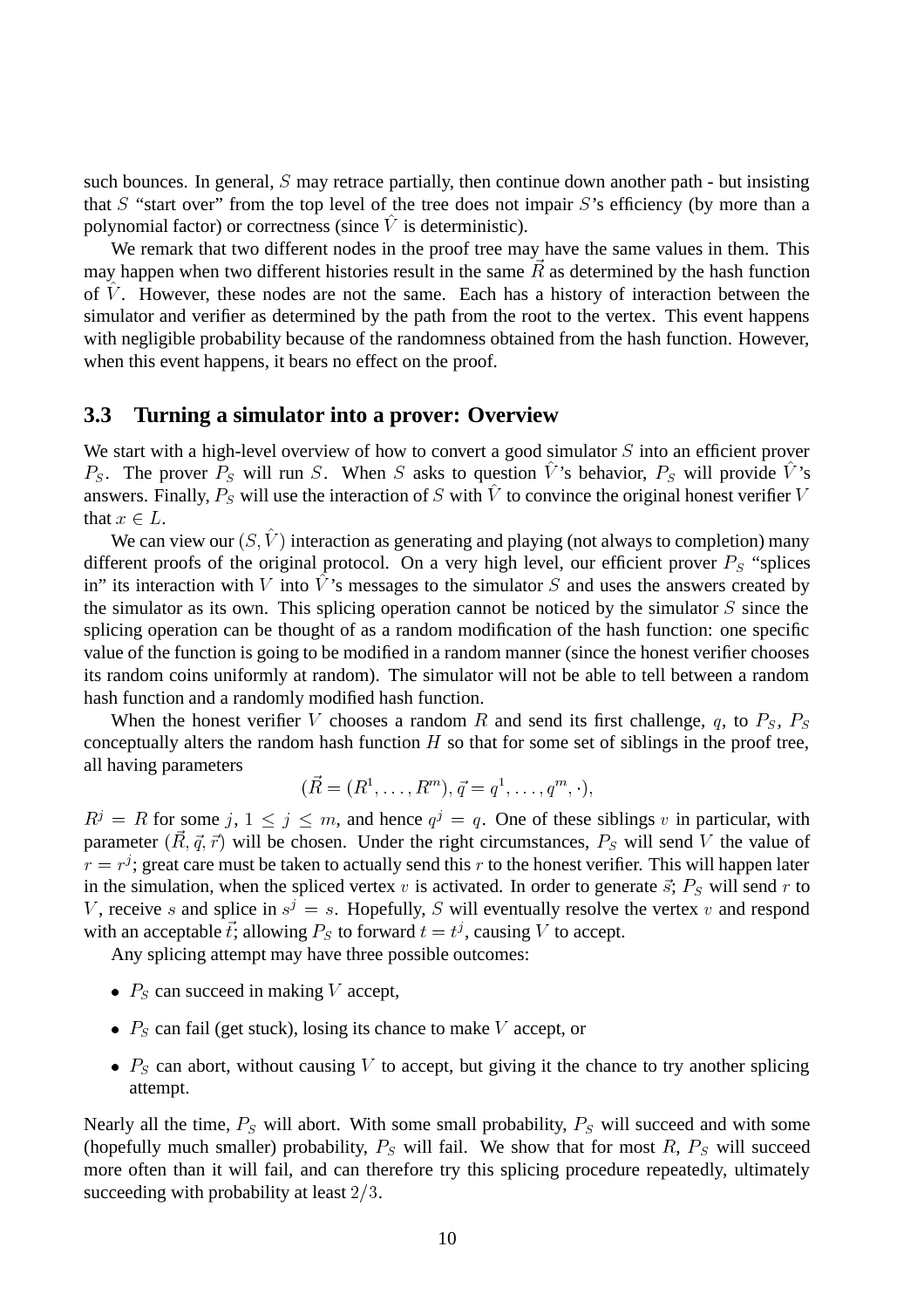There are a number of difficulties with the above approach. First,  $S$  doesn't know  $R$ , so it can't really alter  $H$  as described, and will have to check exactly how it can usually simulate the behavior of the spliced  $V$ . A more technically problematic difficulty is that the simulator may generate many proofs that it never completes. Indeed, the ratio of completed proofs to uncompleted proofs may be quite small (though non-negligible). If  $P_S$  sends  $\vec{r}_v$  to V, and S fails to generate an acceptable  $t_v$ ,  $P_s$  will not be able to cause V to accept.

To get around the problem of incomplete proofs, we have  $P<sub>S</sub>$  use a strategy that allows it to abort a splicing attempt before it has responded to  $V.$  We also have  $P_S$  choose where to insert the real proof into the proof tree according to a particular distribution. We show that using these two techniques,  $P<sub>S</sub>$  may often abort but will only rarely fail.

**Remark:** If the original proof system has negligible error, then it suffices for  $P<sub>S</sub>$  to succeed with non-negligible probability. Given such an efficient  $P_s$ , one can run the proof many times to determine whether an input  $x$  is in the language. Given an interactive proof with error bounded away from 1, one can run it in parallel to obtain a proof with negligible error. This gives a simpler proof of our theorem for this case, and can be used to extend the theorem to work for 5 message interactive proofs. Unfortunately, in the argument model, parallel amplification doesn't always work [2], so we can't use this trick to obtain a general theorem.

## **3.4 Splicing in the proof**

Let us first state more explicitly how the splicing operation is done by  $P<sub>S</sub>$  when trying to prove to V that  $x \in L$ . In the proof system, V flips coins to generate R, and generates an initial challenge  $q = q(x, R)$ . The prover  $P<sub>S</sub>$  reads the value q from its communication tape and invokes the simulator S on input x in the following manner.  $P<sub>S</sub>$  conceptually chooses a random hash function H, defining V. Now  $P_S$  can simply compute H as needed on the fly. Thus,  $P_S$  can exactly simulate the behavior of V.  $P_s$  then runs  $(S, V)$ , which starts generating the proof tree. Recall that if S runs through the partial conversation  $\vec{q}_1, \vec{r}_1, \ldots, \vec{r}_{i-1}$  and "asks" V for the next question  $\vec{q}_i$ , V then computes its parameters  $R$  and  $\vec{q}$  by

$$
\vec{R} = H(x_1, \vec{q}_1, \vec{r}_1, \dots, \vec{q}_{i-1}, \vec{r}_{i-1}), \text{ and} \n\vec{q} = \vec{q}(x, \vec{R}).
$$

Also, recall that R and  $\vec{q}$  are in fact a block of m parallel repetitions of the actual proof that  $P_s$ runs against the real verifier  $V$ . .

Writing  $R = (R^1, \ldots, R^m)$ , define  $\text{splice}(R, j, R)$  to be the m-tuple equal to R at every coordinate accept the jth, and  $R^j = R$ . Namely, it is R with the jth coordinate set to R. The splice operation takes place when  $P_s$  randomly chooses j,  $1 \le j \le m$  and conceptually modifies the function  $H$  on one specific value:

$$
H(x,\vec{q_1},\vec{r_1},\ldots,\vec{q_{i-1}},\vec{r_{i-1}})=splice(R,j,R),
$$

and hence  $R^j = R$ . Then, conceptually,  $P_S$  just lets S continue with the simulation (we show below the mechanics of how  $P<sub>S</sub>$  can do this).

The splice operation creates a set of siblings with the above values of R and  $\vec{q}$ . These are all the children vertices of the path in the tree whose value in the hash function has been modified.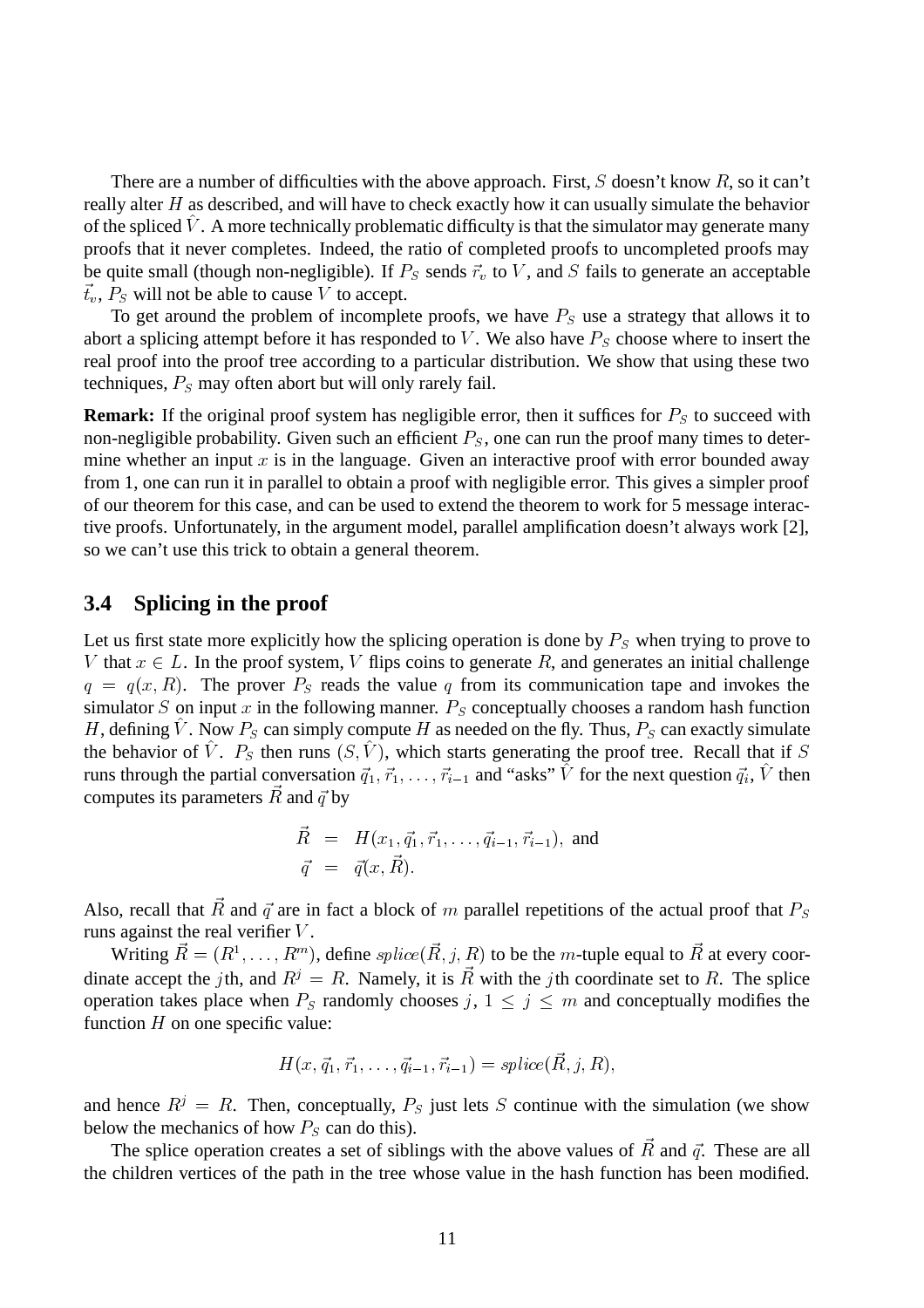One of these siblings,  $v$ , may be chosen to generate the conversation with the original verifier  $V$ . . This special sibling  $v$  is chosen at random as will be described later.

If the special sibling  $v$  is later activated, i.e., one of its children has been solved and the simulator expects to get V's message  $\vec{s}$  in the proof represented by the vertex v, then the prover  $P_S$ must generate V's response  $\vec{s} = s^1, \dots, s^m$ . At this stage,  $P_S$  cannot determine  $S^j$  since  $R^j$  is only known to V.  $P_S$  is able to determine all  $s^l$  for  $1 \leq \ell \leq m$  and  $\ell \neq j$ . Thus,  $P_S$  needs to get  $s^j$ from its interaction with the honest verifier V. Therefore, at this specific time,  $P_s$  sends  $r = r<sup>j</sup>$  to V, receives s and sets  $s^j = s$  so that it can continue the run of the simulator.

Here is where  $P_S$  suffers from not knowing R, which would allow  $P_S$  to compute  $s^j$  by itself. It uses  $V$  to perform this computation for it, but note that this trick may be performed only once (and at great risk). Once  $P<sub>S</sub>$  gave the honest verifier a message  $r$  and got its response  $s$ , it is not possible for  $P_S$  to change its mind and send  $V$  a different message  $r'$ . The honest verifier does not agree to such "rewinding" of a proof.  $P_s$  cannot waste this try on a sibling of  $v$ , since it needs this try to activate the vertex  $v$ . So, if a sibling of  $v$  is activated before  $v$  is activated,  $P_s$  aborts. Note that in this case,  $P_S$  has a chance to try again, since no  $r$  has been sent to the honest verifier V, and V is still waiting for such an  $r$  to appear. Trying again means randomly choosing a new H and a splice index, and starting a new simulation with  $S$  from scratch. The case that  $P_S$  fails completely is when a sibling of v is activated after v is activated. In this case,  $P_s$  has sent V the message r, but is required to respond to the simulator on another sibling, namely, a different  $r$ . If that happens before the simulator resolves  $v$ , then  $P<sub>S</sub>$  cannot proceed. We assume in a worst case manner that if a sibling of  $v$  is activated, then  $P<sub>S</sub>$  fails. We announce this failure even if the sibling is activated before  $v$ , or even if the sibling is activated after  $v$  has already been resolved.

If S resolves v, generating a value of  $t = t^1, \ldots, t^m$  that will cause the spliced V to accept, then  $P_S$  sends  $t^j$  to  $V$ . At this point,  $P_S$  succeeds in convincing the honest verifier  $V$  (Here we use the fact that S only sends an acceptable  $\vec{t}$ ).

Except for choosing where to splice in the proof, we have specified  $P<sub>S</sub>$ . It can be verified that, at least up to the point where  $P_S$  aborts,  $P_S$  perfectly simulates the behavior of V with the spliced H for the simulator. Namely, the view of the simulator  $S$  in case it gets  $V$  (with a randomly chosen H) as a black box is identical to the view of the simulator in case it is invoked by  $P_s$  with a spliced V.

### **3.5 Choosing the spliced vertex**

We define the *height* of a vertex at level i to be  $h = k - i + 1$ . Namely, a vertex that represents the first proof in the schedule has height  $k$  and a vertex representing the  $k$ -th proof in the schedule has height 1. Our method for choosing which special vertex  $v$  to splice in the conversation with  $V$ obeys the following design criteria:

- The probability that a generated vertex  $v$  is the special one depends only on its height, and is completely independent of any other aspect of the entire run of S.
- If v has height h, it's probability will be proportional to  $f(h)$ , for some carefully chosen f.

First, let us bound the running time of the (average) polynomial time simulator. Let  $n = |x|$ and let  $\alpha$  be a constant such that S runs in an expected number of steps at most  $(nkm)^{\alpha}$ . Since P always causes V to accept, S must cause V to accept (that is, generate a path going all the way down and then all the way up the proof tree) with probability close to 1. By Markoff's inequality,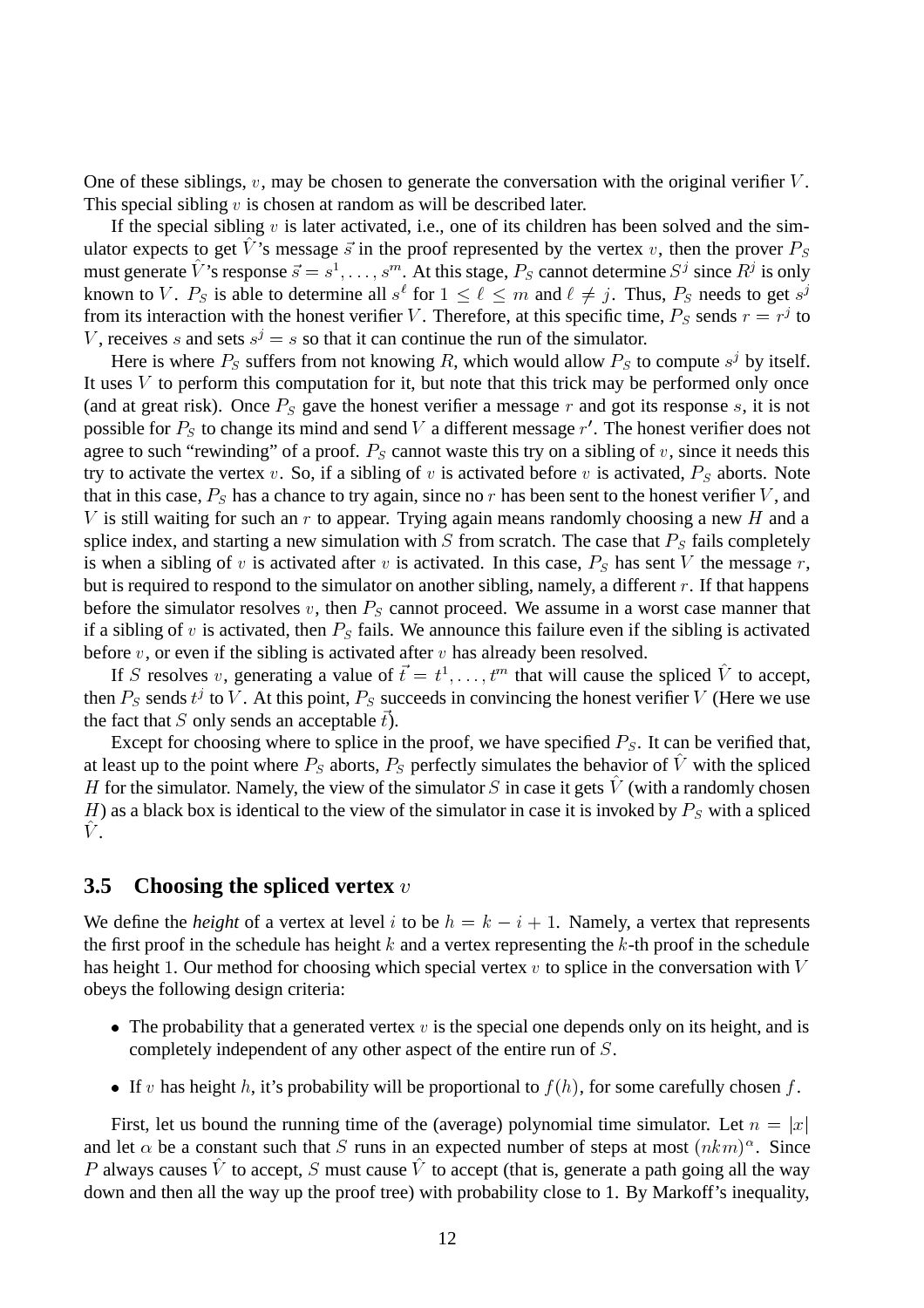if we only allow S to run for  $N = 100(nkm)^{\alpha}$  steps, it will still succeed with probability greater than  $0.9$ . Indeed, its simulation will no longer be close to the actual one, but, our analysis will only consider whether S causes V to accept. For the rest of the analysis, S will only run for N steps.

With  $S$  as above, every level has at most  $N$  vertices. We use the following addressing scheme for the vertices of the proof tree. As discussed in Section 3.2.1, we imagine a dummy root vertex at Level 0 that has all the Level 1 vertices as children. For each vertex  $v$  generated on level  $i$ we keep track of how many vertices have been generated on the same level before  $v$ . To each vertex v we assign an address  $(i, a)$ , denoting that v is on level i and is the ath vertex generated on level  $i$ . Note that the content of an address is a random variable determined by the run of the simulator with V. In particular, it is possible that at some level i there will be less than N vertices and thus an address will not correspond to any actual vertex generated in the proof tree. However, each vertex that is actually generated has an address  $(i, a)$  with  $1 \le i \le k$  and  $1 \le a \le N$ . To choose the special vertex  $v$  for the splicing, we choose the address of  $v$  at random by first picking a level *i* with probability  $cf(h)$ , where  $h = k - i + 1$  and *c* is the normalizing constant defined by  $\sum_{h=1}^{k} cf(h) = 1$ , and choosing a uniformly subject to  $1 \le a \le N$ . Thus, any address of height h is selected with probability  $cf(h)/N$ .

The precise function f is a polynomial  $f(h) = h^{\beta}$  chosen to make the analysis work out; we defer the determination of  $\beta$  to Section 4.2. Note that this choice puts a higher probability weight on higher vertices.

# **4 Preliminary analysis of the splicing operation**

We now bound below the probability that  $P_s$  succeeds and the ratio of the probability that  $P_s$ succeeds to the probability that  $P<sub>S</sub>$  fails when  $R$  is chosen uniformly. As discussed later, this is *not* sufficient to prove our theorem, but is a very good start. We begin with formalizing the fact that the simulator  $S$  cannot tell if (and where) the proof tree is being spliced. Then, we relate properties of the proof tree with the probability that the simulator succeeds or fails, and finally, we bound these probabilities by bounding probabilities of events that are related to the generation of the proof tree by the simulator. We first consider the following experiment.

EXPERIMENT 1: Execute the following steps:

- 1. Choose a random address  $(i, a)$  as above.
- 2. Choose R uniformly (over strings of the appropriate length) and run V with R.
- 3. Generate and traverse the proof tree by running S against V with a randomly chosen  $H$ , choosing  $(i, a)$  as the address of the special vertex v, and splicing accordingly.
- 4. Output the traversed tree, the order in which the vertices in the tree were generated/traversed, and  $(i, a)$ .

Since we output the proof tree and the order in which vertices are generated/visited, we can determine which vertex is  $(i, a)$ , and for each vertex we can determine whether it has been activated or resolved. We also assume, for the sake of the analysis, that the simulation continues even if  $P_s$ fails. That is, once we splice the game in, we allow  $P<sub>S</sub>$  to query the honest verifier V multiple times. Of course, we have to take into account the fact that  $P<sub>S</sub>$  really failed in this case.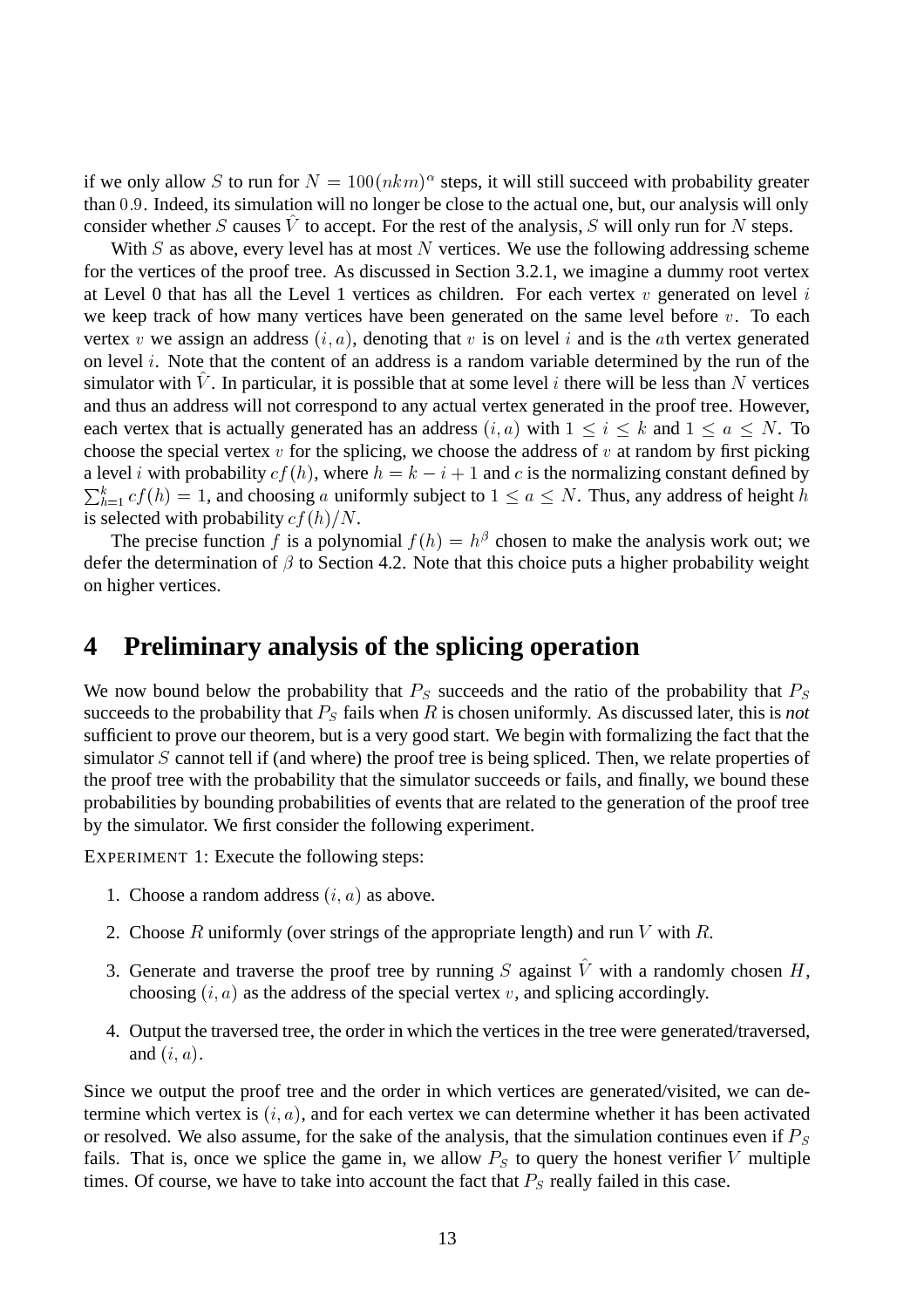**Definition 4.1** *Given a run of the simulator with a verifier* V, we define the following properties *of an address*  $(i, a)$  *in the run of Experiment 1. These properties depend on the random coins of* the simulator and V's messages. The messages of V , in turn, depend on the random H that it uses, *the spliced address*  $(i, a)$  *and the random coins of the real verifier*  $R$ *.* 

- *1. We say that an address in the output of experiment 1 is* good *iff the vertex at that address is resolved and no sibling vertex is ever activated.*
- *2. We say that an address is* bad *iff one of the following holds. Either the vertex at that address is activated but not resolved or the vertex at that address is activated and any sibling vertex is also activated.*
- *3. We say that an address is* interesting *if it is either good or bad. (Note that an address is interesting iff the vertex in that address is activated.)*
- *4. We say that a vertex is good/bad/interesting if its address in the given run is good/bad/interesting.*

The following lemma follows from the construction of  $P<sub>S</sub>$  and the definitions.

**Lemma 4.2** *The probability that*  $P_s$  succeeds in convincing V is at least the probability that the chosen address  $(i,a)$  is good with respect to the run of  $S$  against the spliced  $V.$  The probability is *taken over the random tape of S*, the choice of  $(i, a)$  for the splicing, the choice of the function H determining V's messages, and the random tape  $R$  of  $V$  . The probability that  $P_S$  fails is bounded above by the probability that  $(i, a)$  is bad with respect to the run of  $S$  against the spliced  $V$ .

We now formalize the fact that the simulator cannot tell whether the interaction with  $V$  has been spliced or not. Recall that when  $R$  is chosen uniformly, all the splicing operation does is conceptually replace a uniformly chosen value (of the hash function) with another uniformly chosen value. This is exactly the case for us, since the simulator cannot ask enough questions to tell that H is not completely random. It asks at most N questions and H is N-wise random. It follows that the splicing of  $(i, a)$  using the original verifier V yields the same distribution on the run of the simulator (and thus, on how the proof tree is generated and traversed) and this distribution is exactly the same as if we never spliced in a game. We can therefore reorder the steps of the experiment as follows.

EXPERIMENT 2: Execute the following steps:

- 1. Generate and traverse the proof tree by running S against V with a randomly chosen H (with no splicing).
- 2. Choose a random address  $(i, a)$  as above.
- 3. Output the traversed tree, the order in which the vertices in the tree were generated/traversed, and  $(i, a)$ .

Note that the notion of being activated and resolved is simply a property of the tree generation/traversal, and is therefore still well defined. We will now associate success and failure of the simulator with the type of vertices in the proof tree. Lemma 4.3 follows from the above discussion and a straightforward application of Bayes theorem.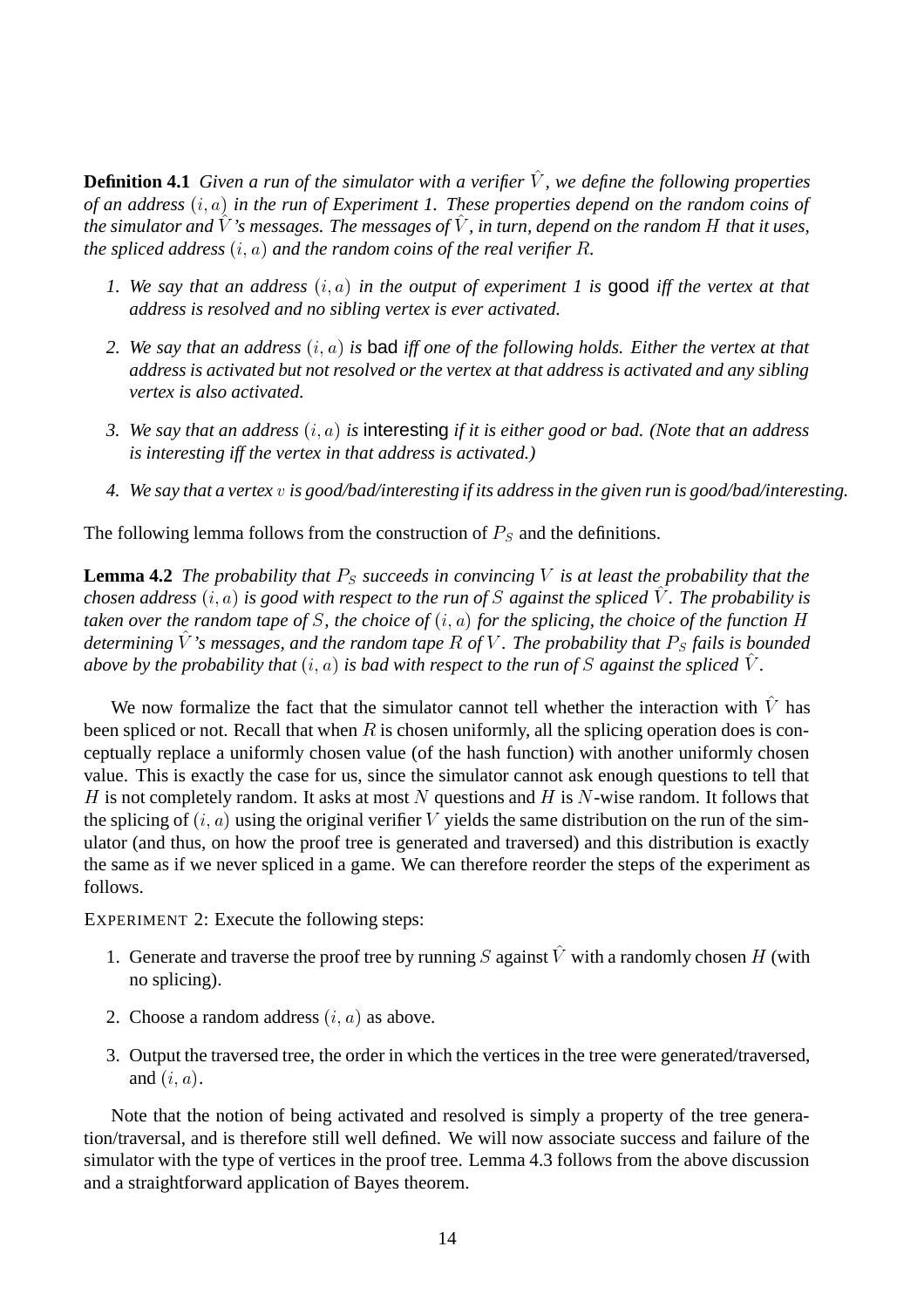**Lemma 4.3** *The probability that*  $P_s$  *succeeds is bounded below by the probability that the output*  $(i, a)$  is good with respect to the tree output by Experiment 2. Here the probability is taken over the *random tape of the simulator S*, the choice of  $(i, a)$  for the output, and the choice of the function  $H$  determining V's messages. The probability that  $P_S$  fails is bounded above by the probability *that the output of Experiment 2 satisfies that the output*  $(i, a)$  *is bad with respect to the proof tree in the output.*

The event that the output  $(i, a)$  is good with respect to the output tree is equal to the sum over all good addresses  $(i', a')$  in the tree of the probability that  $(i, a) = (i', a')$  (and similarly for the probability that  $(i, a)$  is bad). We can thus recast Lemma 4.3 as the following calculation. Consider the random variables SUCCEED, FAIL and INTERESTING, generated as follows. An  $H$  is chosen at random for  $V$ , and then  $S$  (on a uniformly chosen random tape) generates and traverses the proof tree, and finally, it outputs the proof tree and we compute

$$
\text{SUCCEED} = \sum_{(i, a) \text{ good}} cf(k - i + 1)/N,
$$

$$
\text{FAIL} = \sum_{(i, a) \text{ bad}} cf(k - i + 1)/N \text{ and}
$$

$$
\text{INTERESTING} = \sum_{(i, a) \text{ interesting}} cf(k - i + 1)/N.
$$

Note that INTERESTING  $=$  SUCCEED  $+$  FAIL. We will bastardize terminology slightly, and speak of these variables after a given generation/traversal of a proof tree.

**Lemma 4.4** The probability that  $P_S$  will succeed is at least  $E(\text{successed})$  and the probability that  $P<sub>S</sub>$  will fail is at most  $E$ (FAIL). The expectation is taken over the choice of the random tape for the simulator and the hash function  $H$  for  $V$ .

To bound these expectations, we need to consider the structure of good and bad addresses.

### **4.1 The structure of bad and good addresses**

Recall that a property of the verifier  $V$  is that it does not carry on with any of the proofs once one of them fails. Thus,  $V$  will never provide its second question (i.e., the third message of the proof) for a level-*i* proof for  $i < k$  unless one of its children (in the proof tree) has been completed and V accepts, i.e., the child was resolved. As a consequence, any interesting (good or bad) vertex has to have a child vertex that is resolved (and also interesting). This is the main restriction that makes the life of the simulator difficult. It cannot get the verifier's third message of protocol  $j - 1$ before it has resolved protocol  $j$ , i.e., it has produced an answer that is convincing the verifier for protocol  $j$ . We phrase this restriction as a combinatorial property of the interesting (good and bad) addresses. We start by defining a snake. Loosely speaking, this is a path in the tree that goes down to a leaf.

**Definition 4.5** *A* snake  $\sigma$  *is a series of vertices* 

 $v_i, v_{i+1}, \ldots, v_k$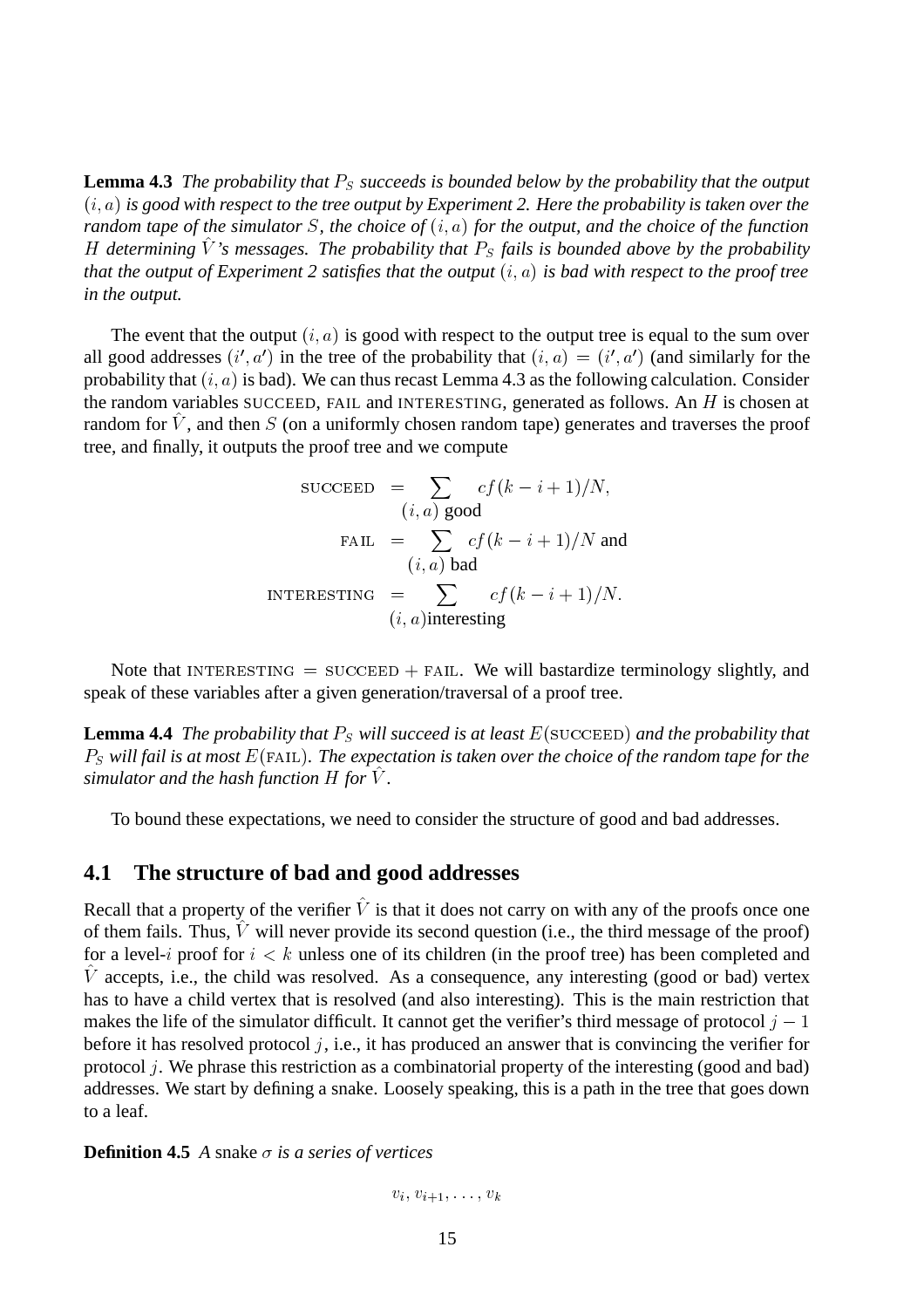*such that*  $v_j$  *is on level*  $j$  *and*  $v_{j+1}$  *is a child of*  $v_j$  *for*  $i \leq j \leq k$ *. We call*  $v_i$  *the* head *of*  $\sigma$  *and*  $v_{i+1}, \ldots, v_k$  the body of  $\sigma$ . We define the height of the snake  $h(\sigma)$  to be  $k - i + 1$  (this is the length *of the snake and the height of its head).*

**Lemma 4.6** For any generation/traversal of a proof tree by the simulator together with any V, the *set of interesting vertices can be canonically decomposed into disjoint snakes such that if a vertex is a bad vertex with no bad siblings then it must be a head of one of the snakes.*

**Remark:** A property that follows from the definition and that will be used in the sequel is that for any set of bad siblings, at most one of them is in the body of a snake. This is true since the snakes are disjoint. Note that if there is a set of interesting (activated) siblings then they must be all bad. **Proof:** Given a proof tree we build the set of snakes in the following manner. From each interesting vertex  $v$  without an interesting parent, we start a snake, with  $v$  as the head. If  $v$  is on level  $k$  we're done, else  $v$  must have at least one resolved children, thus, it has at least one interesting child. In some canonical fashion, choose one of the interesting children to recursively continue the snake, and start new snakes at the other interesting siblings.

The properties required by Lemma 4.6 are easily verified: If a vertex is bad, then it is either activated but has activated siblings or it is activated but not resolved. Suppose the second case holds and the first does not. Then it is a bad vertex with no bad siblings. In this case, since the vertex has not been resolved, the verifier  $V$  has not activated its parent and this is an interesting vertex with no interesting parent. Thus, this vertex is a head of a snake as required. Suppose the first case holds, i.e., several siblings have been activated. If their parent is not interesting then all of them are heads of snakes (and no one is in a body of a snake). Otherwise, the parent in interesting and one of them at most is chosen to continue the parent's snake, whereas the rest are snake heads. Thus, again, at most one of these siblings is in the body of a snake as required.

We would like to use this structure of good and bad vertices to show that the probability of choosing a bad vertex in the output is smaller than the probability of choosing a good vertex. We note that most of the bad vertices are heads of snakes. Actually for each bad vertex that is not a head of a snake, there exists at least one sibling that is a head of a snake. On the other hand, the interesting vertices are all vertices in all snakes. We will show that the weight of bad vertices is much smaller than the weight of interesting vertices. Thus, the weight of good vertices (interesting but not bad) is high enough.

Given a canonical snake decomposition of the interesting vertices of a graph, we can bound FAIL and INTERESTING as follows. Let  $F(i) = \sum_{i=1}^{i} f(i)$ .

**Lemma 4.7** *For any proof tree output by experiment 2,*

$$
\text{FAIL} \leq 2 \sum_{\sigma} cf(h(\sigma))/N \text{ and}
$$
\n
$$
\text{INTERESTING} \geq \sum_{\sigma} cF(h(\sigma))/N.
$$

**Proof:** To establish the bound for FAIL, note that  $cf(h(\sigma))/N$  is simply  $cf(k-i+1)/N$ , where i is the level of  $\sigma$ 's head. By Lemma 4.6, A lone bad vertex (without a bad sibling) must be at a head of a snake and is therefore counted in the summation. By Lemma 4.6 and since the snakes are disjoint, given a set of bad siblings, all of them but one are heads of snakes and are thus counted. The worst case of undercounting the bad vertices is when there are exactly two bad siblings of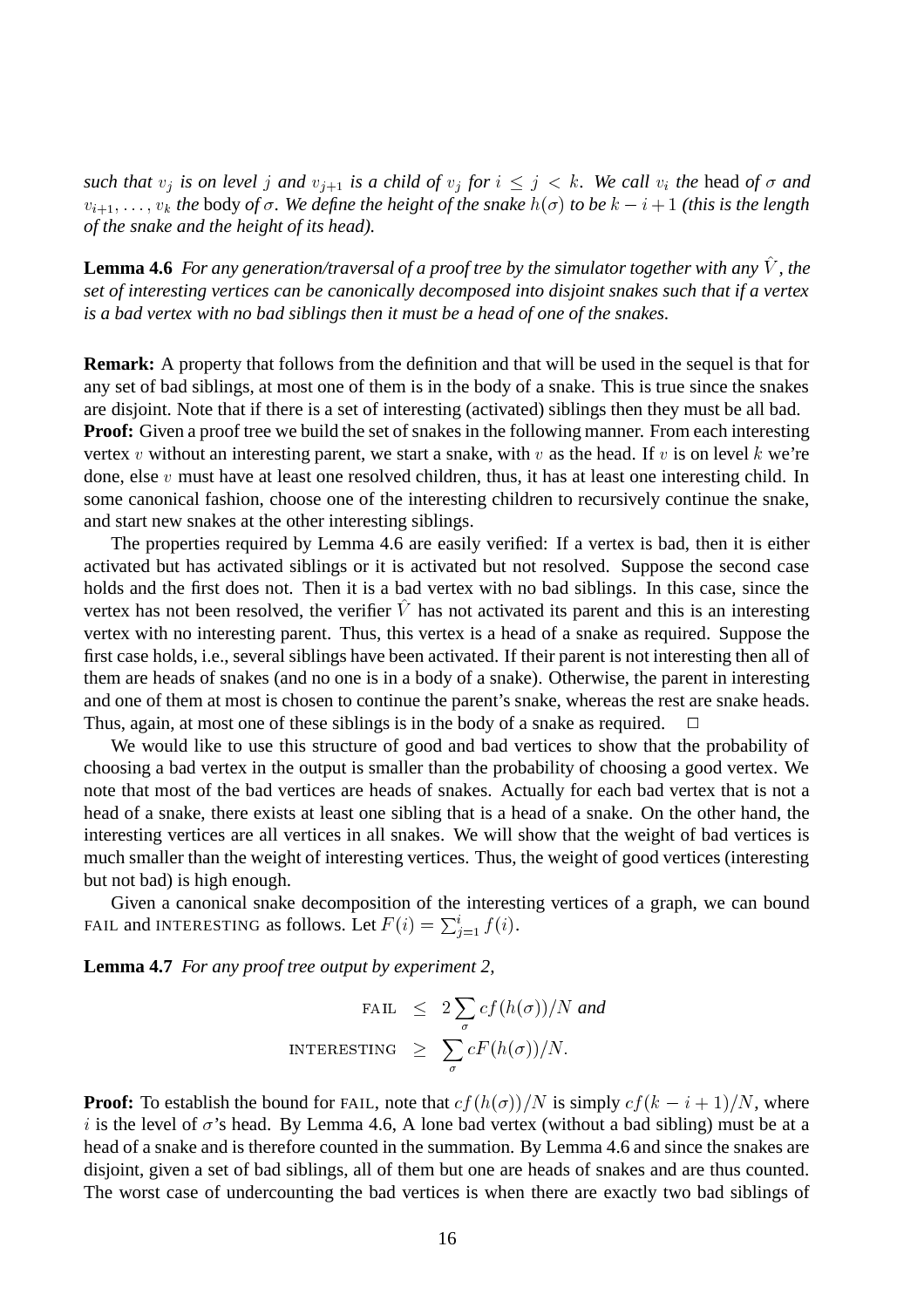which one is the head of the snake but the other isn't. However, this undercounting is compensated by the 2 in front of the summation. This establishes the bound for BAD. To establish the bound for INTERESTING, note that  $cF(h(\sigma))/N$  simply sums the contribution of each vertex in the snake. Since the snakes are disjoint, the weight of all interesting vertices is the sum of weights of all vertices in all snakes.  $\square$ 

The above lemmas connect the snakes decomposition to the weight of good and bad vertices. Each snake decomposition satisfies these requirements. We would like now to go on and show that there is higher weight on good vertices than on bad vertices when the simulator succeeds in outputting a conversation. We will first note that long snakes are good for us, and then note that all the short snakes are overshadowed by one full snake of a successful simulation.

## **4.2 Setting the parameters**

We first set  $k = |x|$ , i.e., the number of block proofs run by the schedule is the length of the input. We choose the number of parallel proofs in each proof block to be  $m = k<sup>3</sup>$ . Recall that N is a bound on the running time of the simulator, which is polynomial in the length of the input. We choose  $\beta$  to be around the degree of a that polynomial. Specifically:  $\beta \stackrel{\text{def}}{=} 1 + \lceil \log_k(N) \rceil$ . Finally, we set  $f(h) = h^{\beta}$ , and thus c, the normalizing factor, is  $c = 1/\left(\sum_{h=1}^{k} h^{\beta}\right)$ . It is easy to verify that for any h and any positive integer  $\beta$ ,  $F(h) \geq h^{\beta+1}/(\beta+1)$ , and hence  $F(h)/f(h) \geq h/(\beta+1)$ .

We would like now to distinguish long snakes (which will be good for us) from short snakes (which will be dominated by the long ones).

**Definition 4.8** *We say that a snake*  $\sigma$  *is* short *if*  $h(\sigma) < 20(\beta + 1)$  *and* long *otherwise.* 

Using Lemma 4.7 and the fact that  $F(h(\sigma))/f(h(\sigma)) > 20$  for a long snake  $\sigma$ , we have

$$
\begin{array}{rcl}\n\text{INTERESTING} & \geq & \sum_{\text{long } \sigma} cF(h(\sigma))/N \\
& \geq & 10 \left( \sum_{\text{long } \sigma} 2cf(h(\sigma))/N \right) \\
& \geq & 10 \left( \text{FAIL} - \sum_{\text{short } \sigma} 2cf(h(\sigma))/N \right) \\
& \geq & 10 \left( \text{FAIL} - \sum_{\text{short } \sigma} 2c(20(\beta + 1))^{\beta}/N \right) \\
& \leq & 10 \left( \text{FAIL} - 2c(20(\beta + 1))^{\beta} \right)\n\end{array}
$$

The last inequality follows because there are at most  $N$  snakes in the decomposition. Summing up, we get:

$$
\text{FAIL} \leq \text{INTERESTING}/10 + 2c(20(\beta + 1))^{\beta}.\tag{2}
$$

Now, if the constant term were 0, this would imply that we succeed much more than we fail, since INTERESTING  $=$  SUCCEED  $+$  FAIL. We would like to show that the constant term is small comparing to INTERESTING and we will do that by using the fact that there is a long snake: the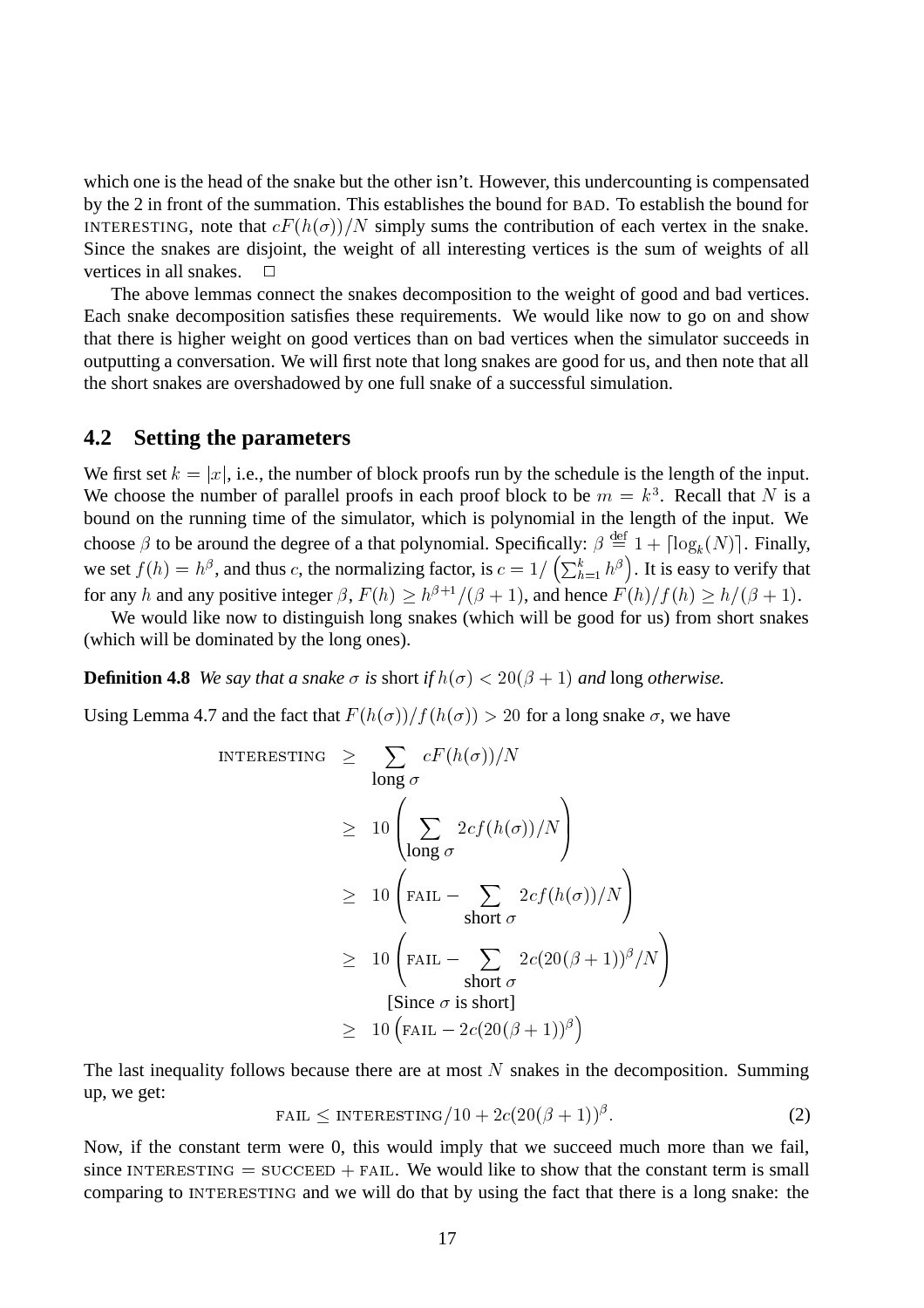one that is output by the simulation. However, the long snake appears only if the simulation ends well. So we need to compute the expected value of the constant term over the random coins of the simulator. Recall that it succeeds with probability at least  $0.9$ . By the linearity of expectation we get that for any value of  $H$  determining the behavior of  $V$ ,

$$
E(\text{FAIL}) \le E(\text{INTERESTING})/10 + 2c(20(\beta + 1))^{\beta}.\tag{3}
$$

Where the expectation is taken over the random coins of the simulator running against the fixed verifier V. We now show that the constant term is small comparing to  $E(\text{INTERESTING})$ .

**Lemma 4.9** *Fix a hash function H and a corresponding verifier V, then* 

$$
2c(20(\beta+1))^{\beta} \le E(\text{INTERESTING})/10,
$$

*where the expectation is taken over the random coin tosses of the simulator.*

**Proof:** Recall that the simulator must work on  $x \in L$  against any possible verifier V. Note also that in the original interaction V is always convinced by the prover. Thus, with probability at least 0.9, S succeeds in finishing all  $k$  games and then there is a snake of height  $k$  (from the bottom to the top). Also, recall that  $\beta$  was set so that  $N < k^{\beta-1}$ ; therefore:

$$
E(\text{INTERESTING}) \geq 0.9cF(k)/N
$$
  

$$
\geq 0.9c\frac{k^{\beta}}{k^{\beta-1}} = 0.9c
$$

For sufficiently long inputs (and thus sufficiently large  $k$ 's),  $0.9k$  is greater than the constant  $20(20(\beta+1))^{\beta}$  and we are done.  $\Box$ 

Finally, Lemma 4.10 follows from Lemma 4.9, Equation 3 and the fact that  $c$  is a polynomial fraction in  $k$ .

**Lemma 4.10**  $P_S$  succeeds with probability at least  $1/k^{\gamma}$  for some constant  $\gamma$ . Furthermore,  $P_S$ *succeeds at least 4 times as often as*  $P_s$  *fails.* 

## **5 Showing success for most**

Naively, one might suppose that Lemma 4.10 would imply that we are done. Given an input  $x \in L$ ,  $P<sub>S</sub>$  keeps on trying the splicing strategy (with the parameters determined above) until it succeeds or fails. It will conclude in expected polynomial time and it will succeed with probability at least  $4/5$ , implying that  $L \in BPP$ . However, this analysis would only hold if V chose R independently for each of  $P_S$  attempts; in reality, V chooses R once. The problem is that the previous section bounds the expected success rates over a random simulator coin, and thus over a random  $R$ . Also, note that it is possible that only a small fraction of the vertices traversed by the simulator are interesting, and the simulator has some control over which of them are. So if we only have Lemma 4.10 it is possible that for a very small fraction of  $R$ ,  $P_s$  succeeds much more often than it fails, yet for the rest of the  $R$ ,  $P<sub>S</sub>$  fails a bit more often than it succeeds. Thus, Lemma 4.10 is not enough.

We now use the parallel repetitions to finish the proof. Recall that each vertex in the proof tree corresponds to a block of  $m = k^3$  parallel copies of the original proof. Out of these  $m = k^3$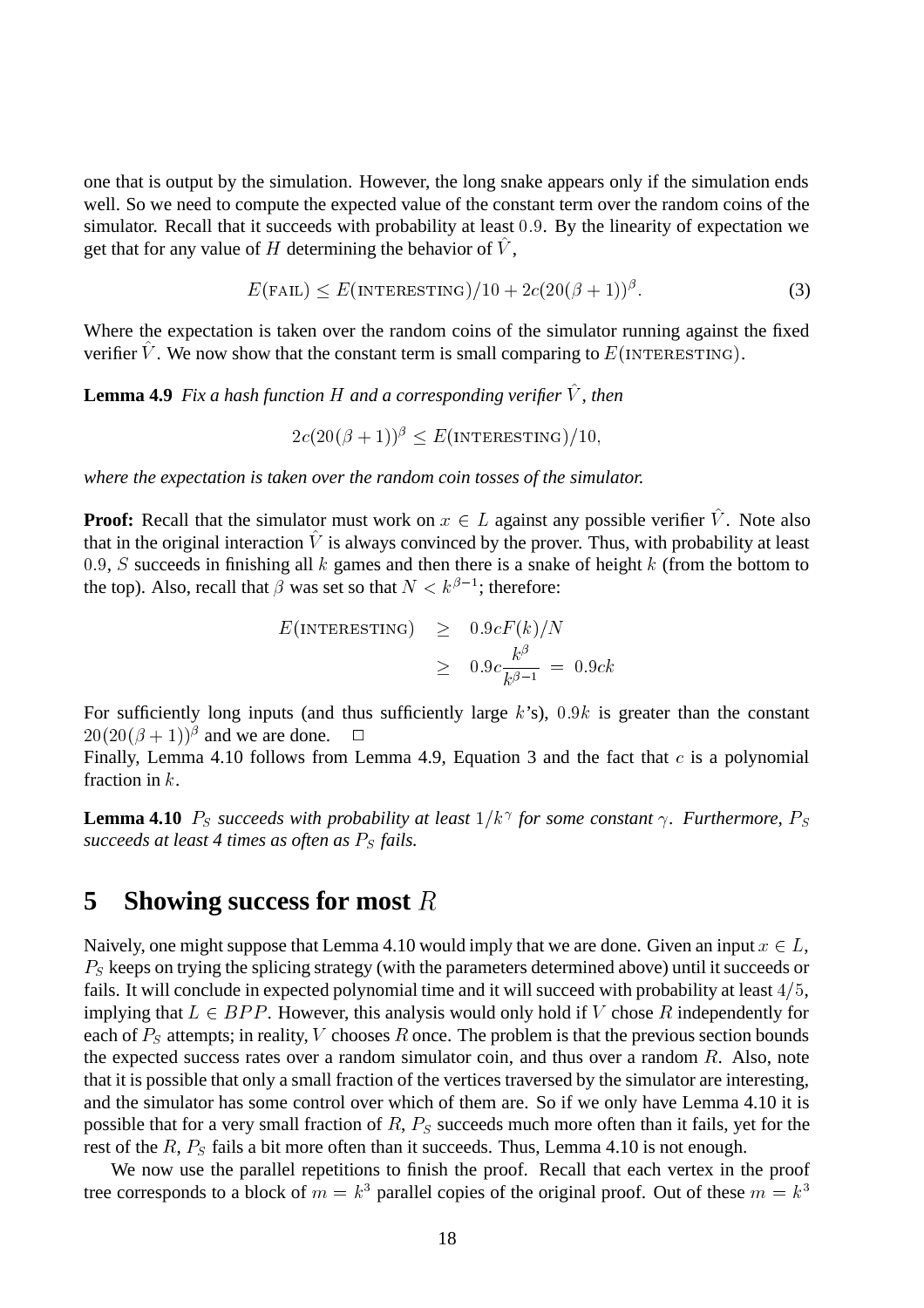original proofs at most one is altered by the splicing operation. Loosely speaking, we exploit this fact to show that the conditioning over one random entry in such a big block of proofs is, in a way, unnoticeable and the chances of hitting a good vertex, even when  $R$  is "almost fixed" is still higher than the chances of hitting a bad vertex. More formally, we will show that for nearly all  $R$ , the success and failure probabilities are close to the expected values over the random tape of the simulator as stated in Lemma 4.10.

**Lemma 5.1** *For all but measure*  $.01$  *of the random strings*  $\mathcal{R}$ ,  $P_S$  succeeds with probability  $\frac{1}{2k\gamma}$ *for some constant*  $\gamma$ *. Furthermore, for all but measure* 0.01 of the random strings R,  $P_s$  succeeds *at least 3 times as often as fails.*

**Remark:** By setting parameters correctly, the 3 can be replaced by anything less than the corresponding value in Lemma 4.10. In turn, this value (set arbitrarily at 4) can be set to any constant (or indeed, can be polynomially large, with care). Similarly, the  $.01$  may be made arbitrarily (though non-negligibly) small.

We will prove Lemma 5.1 using Lemma 5.2 and 5.4 below. But let us first explain why Lemma 5.1 is sufficient for proving our result.

**Proof of Theorem 1.1:** As described above, we build a simulation based prover  $P<sub>S</sub>$  that can convince the honest verifier to accept with probability  $2/3$  on  $x \in L$ . For  $x \notin L$   $P_S$  convinces V with probability at most  $1/2$  by the soundness property of  $V$  (for arguments we must also rely on the restricted polynomial time of  $P<sub>S</sub>$ ). Thus we get a probabilistic polynomial time algorithm to determine L: Run  $P_s$  against V and accept iff V accepts. Since both  $P_s$  and V are efficient, this can be done in polynomial time.

It remains to show that  $P_S$  succeeds with probability  $2/3$  when  $x \in L$ . We use Lemma 5.1. With probability .02 a bad random tape is chosen for V and then  $P<sub>S</sub>$  looses. But if V chooses a good random string, the  $P<sub>S</sub>$  will succeed in the following procedure.

Choose uniformly at random a random tape for the simulator and a hash function  $H$ . Run the simulator against the verifier V with the chosen  $H$ , while splicing the real interaction with V into the interaction of the simulator with V as described above. By Lemma 5.1,  $P_s$  succeeds with probability  $p \geq \frac{1}{2k\gamma}$ , fails with probability  $q \leq p/3$  and gets another chance with probability  $1 - p - q$ . Thus, the simulator can repeat the experiment for  $k^{3\gamma}$  times unless it fails or succeeds. Success happens with probability at least  $2/3$  as required.  $\square$ 

It remains to prove lemma 5.1. We start by showing that if one random entry in an  $m$ -length random  $R$ 's vector is modified to contain a random  $R$  chosen out of a small (but not too small) subset of the R's, then this doesn't affect the distribution space too much. Let  $R$  denote the set of V's possible coin tosses and  $\mathcal{R}'$  denote an arbitrary subset of  $\mathcal R$  of measure at least 0.1 (that is, a uniformly chosen R is in  $\mathcal{R}'$  with probability at least 0.1). Let D denote the uniform probability measure on  $\mathcal{R}^m$  and let  $D'$  denote probability measure obtained by choosing  $(R^1, \ldots, R^m)$  uniformly, choosing  $j, 1 \leq j \leq m$  uniformly, and then replacing  $R<sup>j</sup>$  by a uniformly chosen element of  $\mathcal{R}'$ . Lemma 5.2 says that these measures are close over most elements of their domain.

**Lemma 5.2** For all R's except for a negligibly small measure (over both D and D') it holds that:  $\frac{1}{I}$ ) $Pr_D(R) \leq Pr_{D'}(R) \leq (1 + \frac{1}{I})$  $Pr_D(R)$ .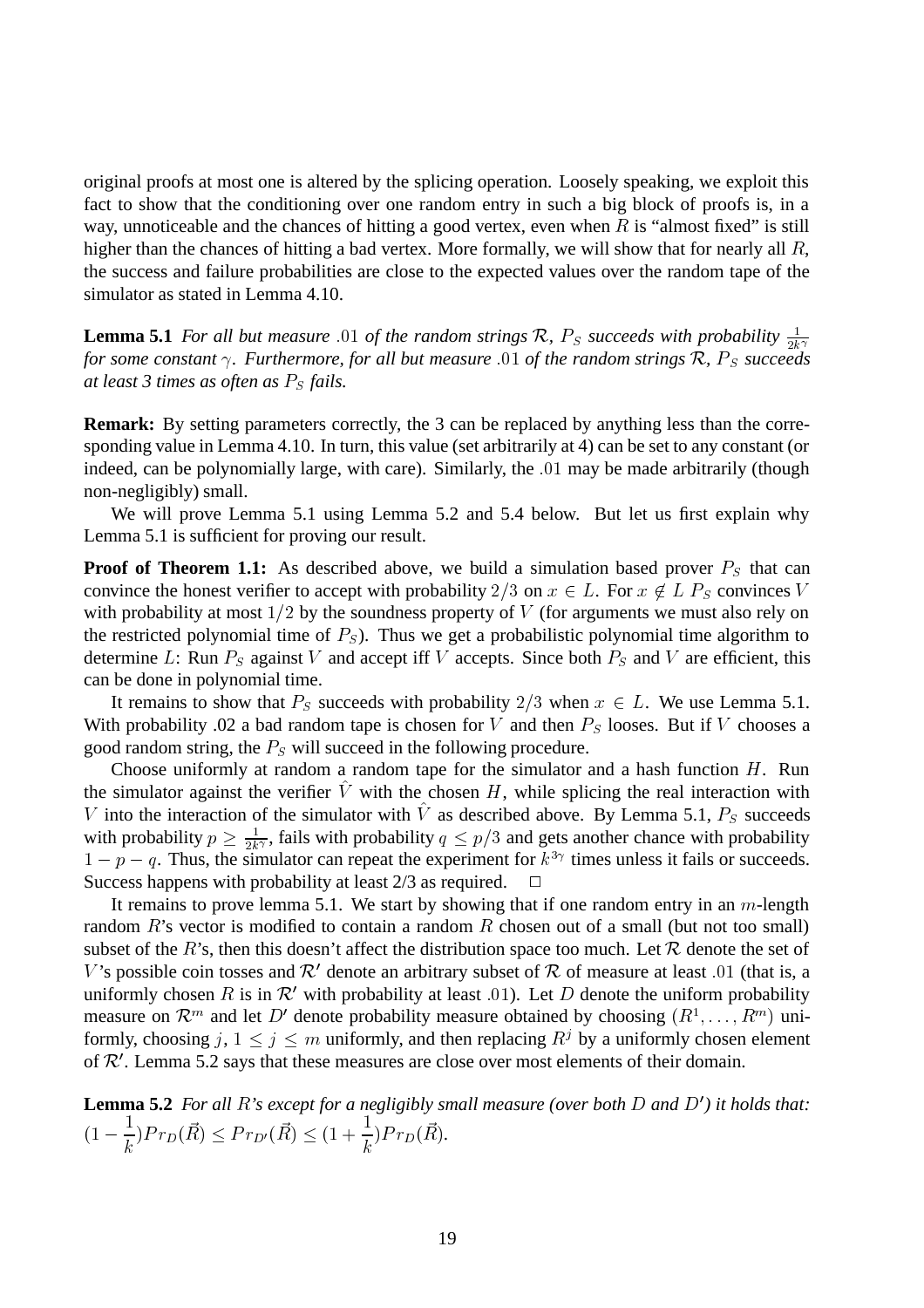**Proof:** Suppose that  $R$  has  $\ell$  elements in  $\mathcal{R}'$  and let  $\rho$  denote the measure of  $\mathcal{R}'$  under the uniform measure. By an elementary probability argument, we can explicitly derive the relevant probabilities, obtaining

$$
Pr_D(\vec{R}) = \frac{{\binom{m}{\ell}} \rho^{\ell} (1-\rho)^{m-\ell}}{|\mathcal{R}'|^{\ell} |\mathcal{R}|^{m-\ell}} \text{ and}
$$
  

$$
Pr_{D'}(\vec{R}) = \frac{\ell {m \choose \ell} \rho^{\ell-1} (1-\rho)^{m-\ell}}{m |\mathcal{R}'|^{\ell} |\mathcal{R}|^{m-\ell}}
$$

Thus, we have

$$
\frac{Pr_{D'}(\vec{R})}{Pr_D(\vec{R})} = \frac{\ell}{\rho m}.
$$

Thus, the inequality of Lemma 5.2 holds as long as

$$
(1 - \frac{1}{k})\rho m < \ell < (1 + \frac{1}{k})\rho m. \tag{4}
$$

It remains to bound the probability that  $\ell$  deviates significantly from  $\rho m$ . But note that by the distribution  $D$  this is just the tail of the Binomial distribution and can be bounded using the Chernoff bound. Recalling that  $m = k^3$  and that  $\rho > 0.1$  , we get that Equation 4 holds with probability close to 1 (up to an exponentially small (in  $k$ ) fraction) under the distribution D. It remains to note that D' deviates from D by at most one entry. Thus, the difference in the value of  $\ell$  is at most 1, and thus Equation 4 holds under  $D'$  with essentially the same probability.  $\Box$ 

**Definition 5.3** *We denote by the set of negligible measure of random tapes for which Equation 4 does not hold (and thus, the guarantee in Lemma 5.2 does not necessarily hold).*

We go on and show a similar result which is more specific to our setting. We define two probability spaces over the hash functions. The first distribution is the uniform distribution over all H's in the family and we denote this probability space by  $H$ . The second set of distributions is indexed by an address  $(i, a)$ , a random tape s for the simulation, and a set  $\mathcal{R}'$ . We denote this distribution by  $\mathcal{H}(i,a,s,\mathcal{R}^{\prime})$ . Such a distribution depends on the behavior of the simulator and on any arbitrary predetermined set of random coins  $\mathcal{R}'$  of measure at least 0.1. It is defined by the following sampling procedure.

- 1. Choose  $H$  by  $H$ .
- 2. Choose an index  $1 \leq j \leq m$  uniformly at random.
- 3. Choose  $R \in \mathcal{R}'$  uniformly at random.
- 4. Run the simulator S on the random tape s with the black box being the verifier V with  $H$ .
	- (a) If a vertex  $(i, a)$  appears, sample a new  $H \in \mathcal{H}$  such that H is equal to H on all vertices in the proof tree developed before the vertex at address  $(i, a)$  and also equals H on the vertex in  $(i, a)$  except that under H, vertex  $(i, a)$  contains R in its j-th location. Note that at least one such H must exist in H since H's independence is high. Output H.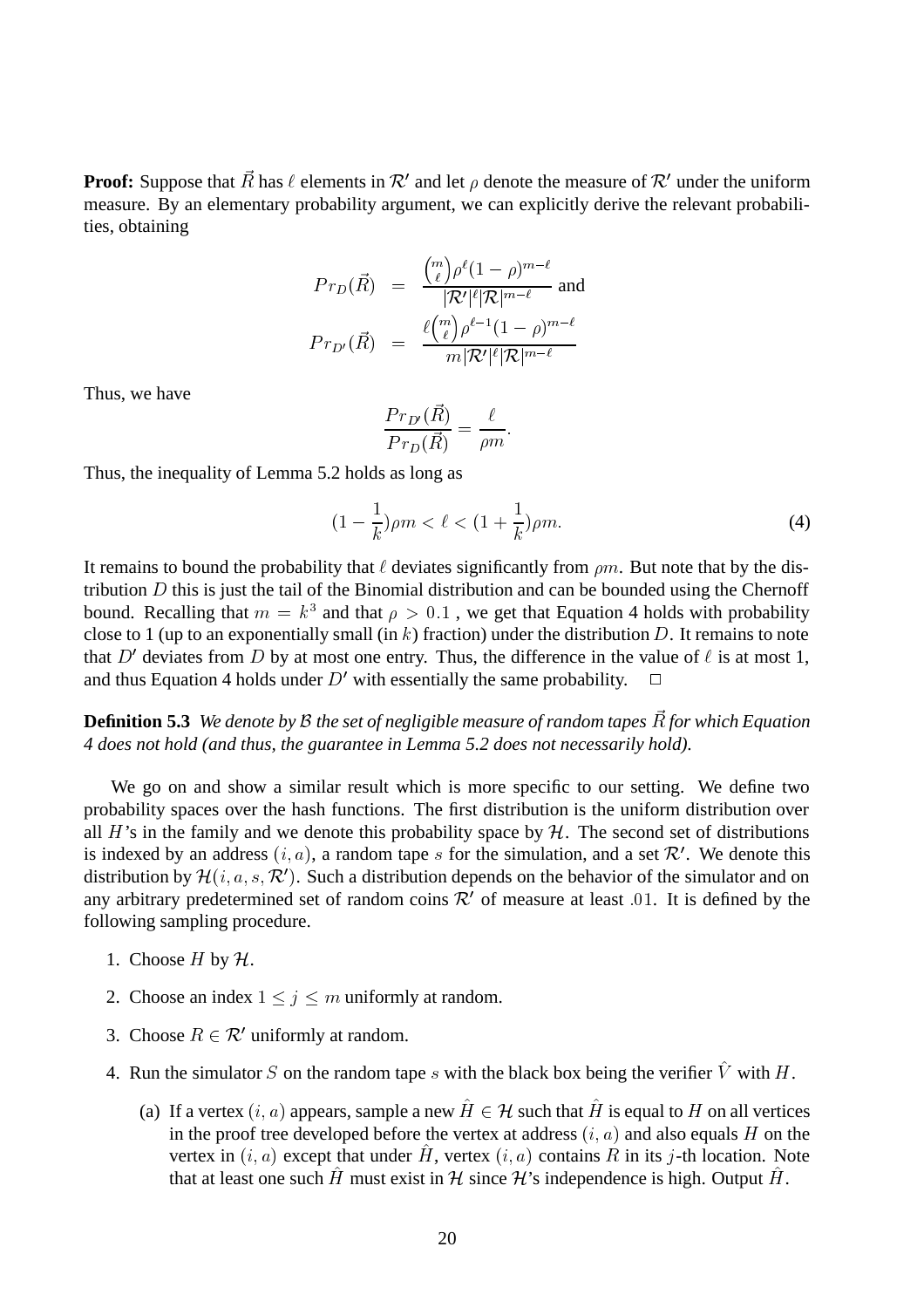(b) Otherwise (if a vertex at address  $(i, a)$  does not appear), output H with no modifications.

All above random choices are independent of each other.

Note that if we fix a random tape s to the simulator S and a hash function H, then the proof tree is fixed. Also, for each given  $s$ , if  $H$  is chosen uniformly at random, then the probability that the proof tree includes a random tape  $\overline{R} \in \mathcal{B}$  is negligible. This is because the tree contains a polynomial number of  $R$ 's, which, for a random  $H$ , are selected uniformly at random. Denote the set of such pairs  $(H, s)$  that have an  $R \in \mathcal{B}$  in their proof tree by C. The set C has negligible probability to be picked when  $s$  and  $H$  are uniformly chosen. But note that this set also has negligible probability when H is chosen under  $\mathcal{H}(i, a, s, \mathcal{R}')$  for any possible  $i, a, s$ . In all vertices except for the modified  $(i, a)$ ,  $H \in \mathcal{H}(i, a, s, \mathcal{R}')$  behaves uniformly. And at the vertex  $(i, a)$ only one entry out of the m gets modified. So the probability that the resulting  $R$  is in  $\mathcal{B}$  is still negligible.

**Lemma 5.4** *For any*  $\mathcal{R}'$  *of measure at least* .01 *and for all pairs*  $(H, s)$  *not in*  $\mathcal{C}$  *it holds that for all addresses*  $(i, a)$ ,  $1 \leq i \leq k$  *and*  $1 \leq a \leq N$ ,

$$
(1 - \frac{1}{k}) Pr_{\mathcal{H}}(H) \leq Pr_{\mathcal{H}(i,a,s,\mathcal{R}')}(H) \leq (1 + \frac{1}{k}) Pr_{\mathcal{H}}(H)
$$

**Proof:** We concentrate on the right Inequality in Lemma 5.4. The left Inequality follows in the same manner. If  $(i, a)$  does not appear in the interaction of  $S_s$  with  $V_H$ , then  $Pr_{\mathcal{H}(i, a, s, \mathcal{R}')}(H)$  =  $Pr_{\mathcal{H}}(H)$  and we are done. (Note that the modification of H at address  $(i, a)$  in the sampling procedure of  $\mathcal{H}(i, a, s, \mathcal{R}')$  does not make address  $(i, a)$  appear or disappear from the proof tree.) Suppose  $(i, a)$  does appear in the proof tree traversed by  $V_H$  with  $S_s$ , and consider the sampling procedure of  $\mathcal{H}(i,a,s,\mathcal{R}')$ . First, a function  $H'$  is chosen by  $\mathcal{H}$ , and then if the entry  $(i,a)$  appears in the run of  $V_{H'}$  with  $S_s$  then a random entry  $1 \leq j \leq m$  is chosen in that vertex and a random  $R'$ is chosen in  $\mathcal{R}'$  . Then, a hash function  $H$  is uniformly chosen in  $\mathcal H$  conditioned on its matching the hash values revealed so far except that in the vertex  $v$  at address  $(i, a)$  its value must contain  $R'$  in the *j*th entry and match H' on all other entries. Denote by  $R_{i,a}$  the vector R that appears in vertex  $(i, a)$  after the modification with the newly chosen R'. This is the value of the sampled H on the vertex v in address  $(i, a)$ . We may write the probability of choosing an H through this procedure by:

$$
Pr_{\mathcal{H}(i,a,s,\mathcal{R}')}(H) = \sum_{\vec{R}} Pr_{\mathcal{H}}(\vec{R}_{i,a} = \vec{R}) \cdot Pr_{\mathcal{H}(i,a,s,\mathcal{R}')}(H \mid \vec{R}_{i,a} = \vec{R}) \tag{5}
$$

Let us now bound  $Pr_{\mathcal{H}(i,a,s,\mathcal{R}')}(H \mid R_{i,a} = R)$ . First, if the value of H on the vertex in  $(i,a)$ in the interaction of  $V_H$  with  $S_s$  is different from R in more than one entry, then this probability is zero. What is the probability that a specific function H is sampled by  $\mathcal{H}(i, a, s, \mathcal{R}')$  given the  $R_{i,a} = R$ ? It is the probability that an "appropriate" function  $H' \in \mathcal{H}$  is initially chosen and that this function is modified into  $H$  in the function modification at the last step of the sampling. An appropriate function  $H'$  is one that may be transformed into  $H$ . It is a function which is equal to H on all values evaluated during the generation of the proof tree until the vertex at address  $(i, a)$ is generated, it is also equal to H (i.e., to  $R_{i,a}$ ) on all entries evaluated at the vertex at  $(i,a)$  except and the state of the state of the that a random  $j$  is sampled, and then at entry  $j$ ,  $H'$  can take any value  $R \in \mathcal{R}$ .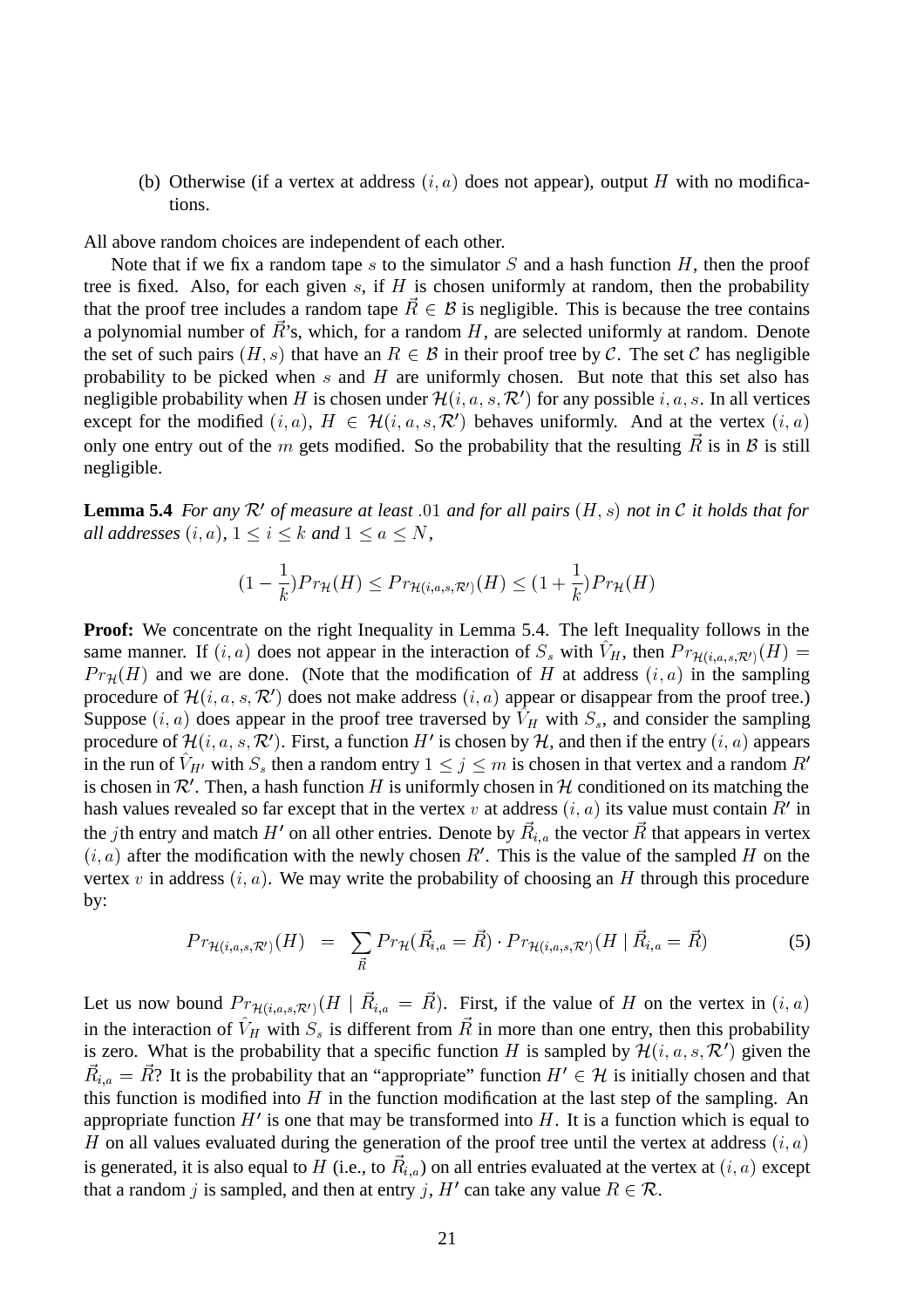Let us compute this probability by summing over all choices of H's (by  $\mathcal{H}$ ) and *i*'s that may have led to picking the hash function H. Note that once H and s are fixed the string on which  $H'$ (or H) are evaluated at vertex v is also determined. Let this entry be  $\alpha$  and R is  $H(\alpha)$  for the given H (this is the vector obtained by switching the j-th entry with the new R'). Let  $\mathcal{D}(H, i, a)$  be the set of values on which  $H$  is evaluated while generating the proof tree until the vertex at addess  $(i, a)$  is generated. We denote by  $H =_{S} H'$  the event in which H is equal to H on all the values in S. We denote by  $E(H, H', i, a, j)$  the event in which  $H' =_{\mathcal{D}(H, i, a)} H$ , with the exception that they need not be equal on the j-th entry of the  $(i, a)$  vertex. Note that any  $H'$  that satisfies the event  $E(H, H', i, a, j)$  may be modified to H in the sampling procedure of  $\mathcal{H}(i, a, s, \mathcal{R}')$  if the index j is chosen by the sampling process, if the correct  $R'$  is chosen from  $\mathcal{R}'$  and if H is chosen among all hash functions satisfying the values determined so far. We start by summing over all entries in R that are in  $\mathcal{R}'$  and so could have been obtained by the modification.

$$
Pr_{\mathcal{H}(i,a,s,\mathcal{R}')} (H \mid \vec{R}_{i,a} = \vec{R}) = \sum_{j:\vec{R}_{j} \in \mathcal{R}'} \frac{1}{m} \cdot \frac{1}{|\mathcal{R}'|} \cdot Pr_{\mathcal{H}}(E(H, H', i, a, j)) \cdot Pr_{\mathcal{H}}(H \mid \mathbf{H's} \text{ values on } \mathcal{D}(H, i, a))
$$

Note that there are  $R$  possible values that  $H'$  may output on entry  $j$  in vertex  $v$ . By the high independence of the hash function family, the probability that it outputs any of the  $R \in \mathcal{R}$  equals the probability that it outputs the same value that H outputs (on the  $j$ -th entry in the  $(i, a)$  vertex). Thus, we may write:

$$
Pr_{\mathcal{H}(i,a,s,\mathcal{R}')} (H \mid \vec{R}_{i,a} = \vec{R}) \;\; = \;\; \frac{\ell}{m} \cdot \frac{1}{|\mathcal{R}'|} \cdot |\mathcal{R}| \cdot Pr_{\mathcal{H}} (H' =_{\mathcal{D}(H,i,a)} H) \cdot Pr_{\mathcal{H}} (H \mid H' =_{\mathcal{D}(H,i,a)} H)
$$

where  $\ell$  is the number of indices  $1 \leq j \leq m$  satisfying that  $R'_{i} \in \mathcal{R}'$ . Now, since the pair  $(H, s)$ is not in C, then R' is not in B, so  $\ell \leq (1 + \frac{1}{k})m \frac{K}{|\mathcal{R}|}$ , and

$$
Pr_{\mathcal{H}(i,a,s,\mathcal{R}')} (H \mid \vec{R}_{i,a} = \vec{R}) \leq (1 + \frac{1}{k}) \cdot Pr_{\mathcal{H}}(H)
$$
 (6)

Using Equation 6 in Equation 5, we get:

$$
Pr_{\mathcal{H}}(H) \leq (1 + \frac{1}{k}) \cdot \sum_{\vec{R}} Pr_{\mathcal{H}(i,a,s,\mathcal{R}')}(\vec{R}_{i,a} = \vec{R}) \cdot Pr_{\mathcal{H}}(H)
$$
  

$$
\leq (1 + \frac{1}{k}) \cdot Pr_{\mathcal{H}}(H)
$$

and we are done with the right inequality of Lemma 5.4. The left inequality follows from the symmetric counterpart of Equation 6 and we are done with the proof of Lemma 5.4.

**Proof of Lemma 5.1:** We start with the first part of Lemma 5.1. Let  $\mathcal{R}'$  be an arbitrary set of measure at least  $.01$  in  $\mathcal R$  and suppose that if R is randomly and uniformly chosen in  $\mathcal R$  then the probability of getting a good vertex for the splice in Experiment 1 is at least  $1/k^{\gamma}$  (as guaranteed by Lemma 4.10). We will show that the probability that  $P<sub>S</sub>$  succeeds with the verifier choosing its coin tosses  $R \in \mathcal{R}'$  is at least  $\frac{99}{100} \frac{1}{k^{\gamma}}$ .  $\frac{1}{k^{\gamma}}$ .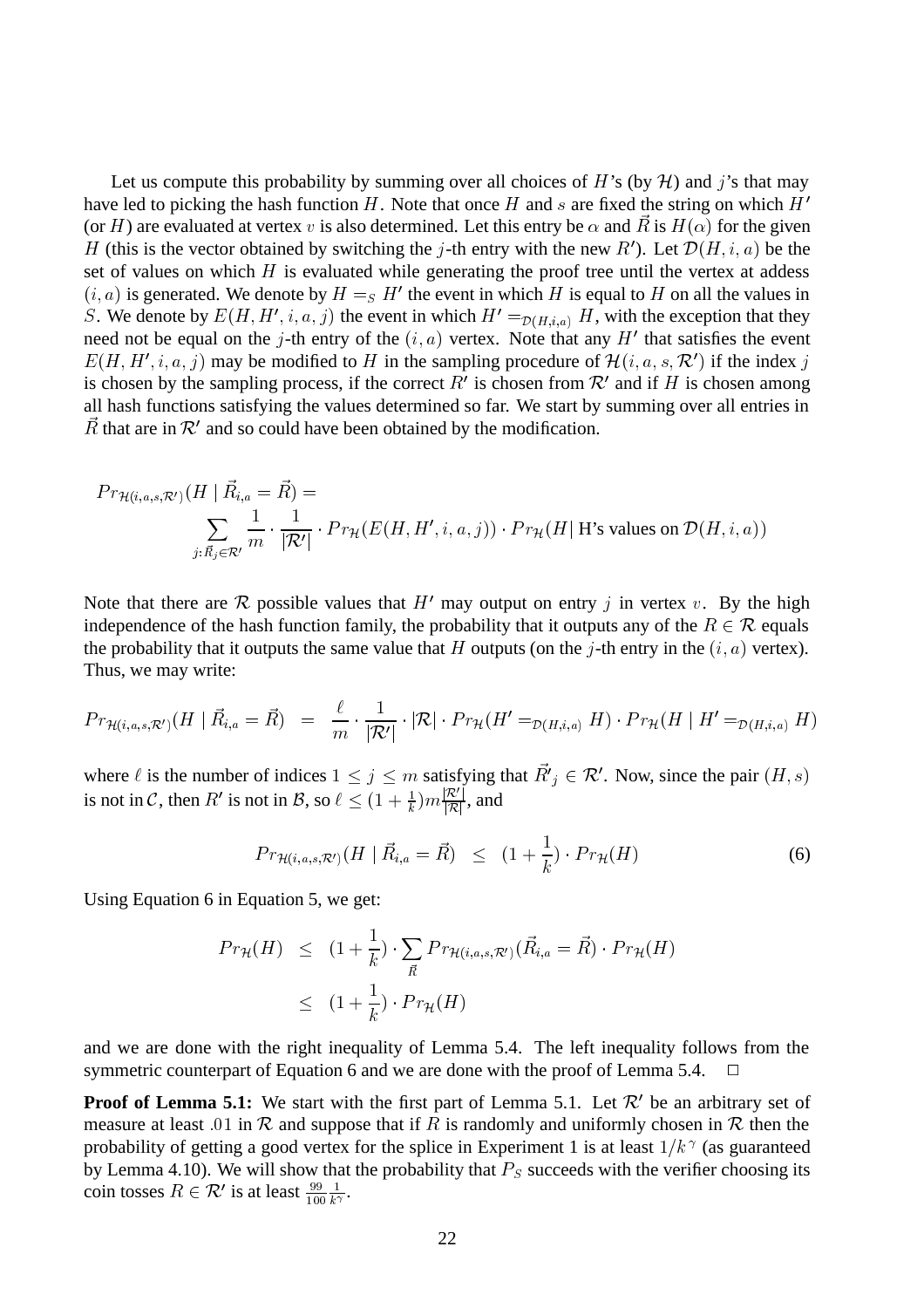Recall that for a "normal" uniformly chosen  $R \in \mathcal{R}$ , we can check the probability that  $P_s$ succeeds by choosing  $H$  according to  $H$ , choosing a random tape for the simulator uniformly, choosing a random  $(i, a)$  with probability  $\frac{cf(E-i+1)}{N}$  as above, and checking if  $(i, a)$  is a good vertex in the proof tree of  $V_H$  and  $S_s$ . The difference now is that R is chosen from the set R' and so in order to compute the probability that the simulation based prover  $P<sub>S</sub>$  succeeds, we must think of the following experiment. An address  $(i, a)$  is chosen as above, a random tape for the simulator s is chosen uniformly, H is chosen according to  $\mathcal{H}$ , j is chosen uniformly between 1 to  $m$ , R is chosen uniformly in  $\mathcal{R}'$ , and then we run  $P_s$  against  $S_s$  with  $V_H$  with  $R$  spliced into the vertex  $(i, a)$  at index  $j$ . Alternatively, we may think of this probability as choosing uniformly independently at random s and  $(i, a)$ , then choosing H according to  $\mathcal{H}(i, a, s, \mathcal{R}')$ , and finally, checking whether  $(i, a)$  is good in the interaction of  $V_H$  with  $S_s$ . Let  $I(s, H, i, a)$  be an indicator variable indicating if the vertex  $(i, a)$  in the interaction between  $S_s$  and  $V_H$  is good. Using this notation with R being randomly chosen from  $R$  as in Lemma 4.10 the probability p that the simulation based prover succeeds satisfies:

$$
p = \sum_{i=1}^{k} \sum_{a=1}^{N} \frac{cf(k-i+1)}{N} \sum_{s \in \{0,1\}^{|s|}} \frac{1}{2^{|s|}} \sum_{H} Pr_{\mathcal{H}}(H) I(s, H, i, a) \ge \frac{1}{k^{\gamma}}.
$$
 (7)

Now, to switch to R being chosen in  $\mathcal{R}'$  we rewrite the probability of choosing H in the above formula. The probability,  $p'$ , that the simulation based prover succeeds may be written as:

$$
p' = \sum_{i=1}^{k} \sum_{a=1}^{N} \frac{cf(k-i+1)}{N} \sum_{s \in \{0,1\}^{|s|}} \frac{1}{2^{|s|}} \sum_{H} Pr_{\mathcal{H}(i,a,s,\mathcal{R}')}(H) I(s,H,i,a)
$$
(8)  

$$
\geq \sum_{i=1}^{k} \sum_{a=1}^{N} \frac{cf(k-i+1)}{N} \sum_{(s,H) \notin \mathcal{C}} \frac{1}{2^{|s|}} \cdot Pr_{\mathcal{H}(i,a,s,\mathcal{R}')}(H) \cdot I(s,H,i,a)
$$

We only have pairs  $(s, H)$  that are not in C in the summation, and thus, we may apply Lemma 5.4 to relate the probability of picking  $H$  under  $\mathcal{H}(i,a,s,\mathcal{R}')$  to the probability of picking  $H$  under  $\mathcal{H}.$ 

$$
p' \geq (1 - \frac{1}{k}) \cdot \sum_{i=1}^{k} \sum_{a=1}^{N} \frac{cf(k-i+1)}{N} \sum_{(s,H) \notin \mathcal{C}} \frac{1}{2^{|s|}} \cdot Pr_{\mathcal{H}}(H) \cdot I(s, H, i, a)
$$

Now, since the measure of all  $(s, H) \in \mathcal{C}$  is negligible, we may add back  $\mathcal C$  to the summation and subtract some negligible fraction  $\epsilon$ :

$$
p' \ge (1 - \frac{1}{k}) \cdot \sum_{i=1}^{k} \sum_{a=1}^{N} \frac{cf(k-i+1)}{N} \sum_{(s,H)} \frac{1}{2^{|s|}} \cdot Pr_{\mathcal{H}}(H) \cdot I(s, H, i, a) - \epsilon
$$
  
=  $(1 - \frac{1}{k}) \cdot p - \epsilon \ge \frac{99}{100} \frac{1}{k^{\gamma}}$ 

and we are done with the first part of Lemma 5.1. To show that the second part holds as well, we need to show that the upper bound on the bad vertices is also close to the one given in Lemma 4.10. To show this, we define  $p_{bad}$  instead of  $p$  in Equation 7 to represent the probability that we get a bad vertex when  $R$  is chosen uniformly. We then define  $p'_{bad}$ , to represent the probability that we get a bad vertex when R is chosen in  $\mathcal{R}'$ , instead of  $p'$  in Equation 8. In order to remove pairs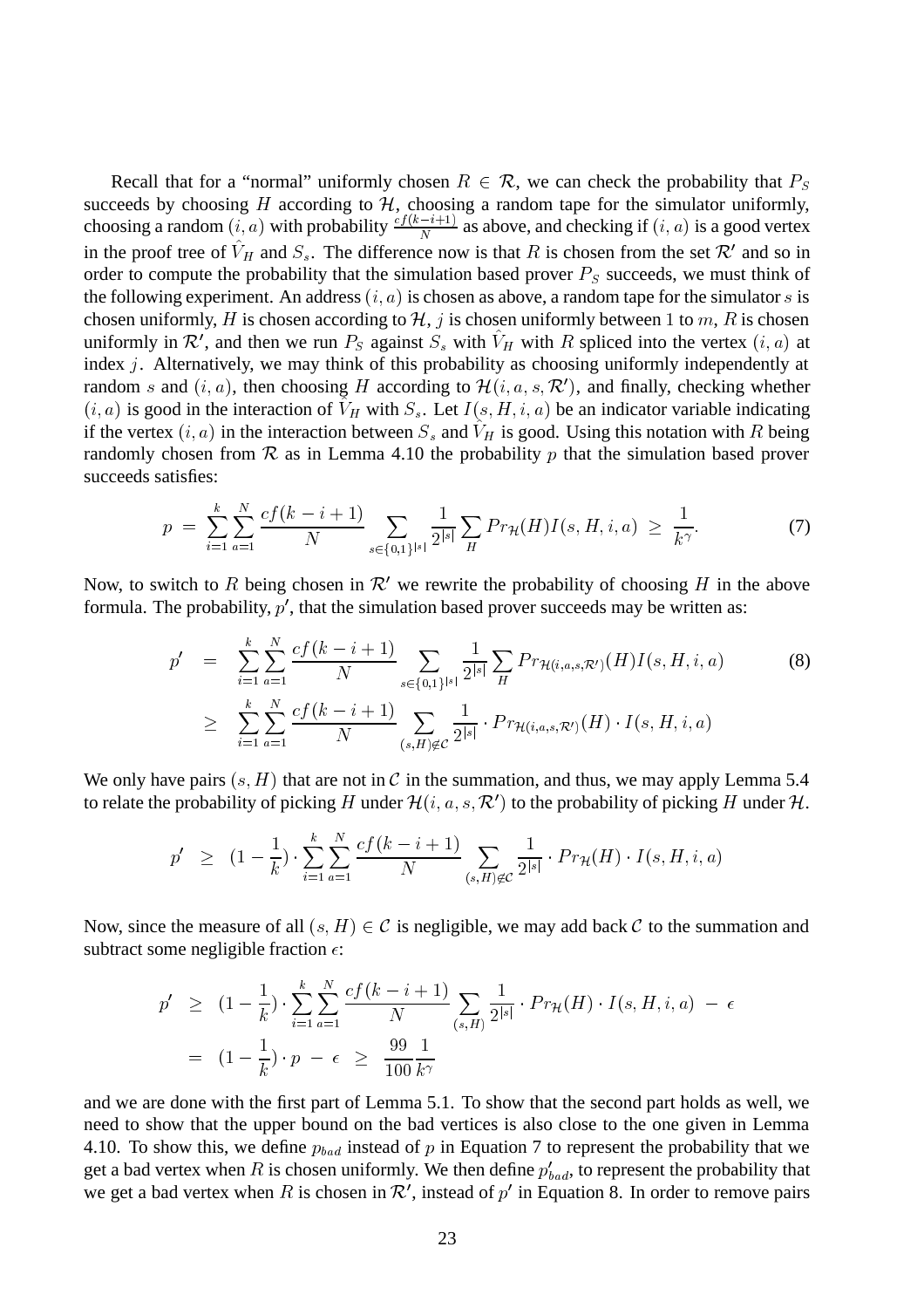$(s, H) \notin \mathcal{C}$  from the sum while giving an upper bound, we compensate on the removal by adding a negligible fraction  $\epsilon$ . Here, we rely on the fact that C is negligible also when H is chosen according to  $\mathcal{H}(i,a,s,\mathcal{R}').$  Using Lemma 5.4 again to relate the probability of picking  $H$  under  $\mathcal{H}(i,a,s,\mathcal{R} ')$ to the probability of picking H under H. We get in the end that  $p'_{bad}$  is at most  $(1+\frac{1}{k}) \cdot p + 2\epsilon$ , and so  $p'_{bad} \leq \frac{101}{100} \cdot p_{bad}$  and we are done with the proof of Lemma 5.1.  $\Box$ 

## **6 Acknowledgments**

We thanks Amit Sahai for useful comments. We thank the anonymous referees for their deep and helpful comments.

# **References**

- [1] C. Brassard, C. Crepeau and M. Yung, "Constant-Round Perfect Zero-Knowledge Computationally Convincing Protocols", *Theoretical Computer Science*, Vol. 84, 1991, pp. 23-52.
- [2] M. Bellare, R. Impagliazzo, and M. Naor. Does Parallel Repetition Lower the Error in Computationally Sound Protocols? In *Proceedings of 38th Annual Symposium on Foundations of Computer Science*, IEEE, 1997.
- [3] M. Bellare, S. Micali, and R. Ostrovsky. Perfect zero-knowledge in constant rounds. In *Proc. 22nd Ann. ACM Symp. on Theory of Computing*, pages 482–493, 1990.
- [4] T. Beth and Y. Desmedt. Identification tokens or: Solving the chess grandmaster problem. In A. J. Menezes and S. A. Vanstone, editors, *Proc. CRYPTO 90*, pages 169–177. Springer-Verlag, 1991. Lecture Notes in Computer Science No. 537.
- [5] G. Brassard, D. Chaum and C. Crépeau. *Minimum Disclosure Proofs of Knowledge*. In *JCSS*, pages 156–189. 1988.
- [6] R. Canetti, O. Goldreich, S. Goldwasser and S. Micali. Resettable zero-knowledge. In *Proc. 32nd Annual ACM Symposium on Theory of Computing* May 2000. See also Revision 1 of Report TR99-042, the *Electronic Colloquium on Computational Complexity (ECCC)* ftp://ftp.eccc.uni-trier.de/pub/eccc/reports/1999/TR99-042/index.html, June 2000.
- [7] R. Canetti, J. Kilian, E. Petrank, and A. Rosen. Black-Box Concurrent Zero-Knowldege Requires  $\Omega(\log n)$  Rounds. *Thirty-Third Annual ACM Symposium on the Theory of Computing*, July 6-8, 2001.
- [8] I. L. Carter and M. N. Wegman. Universal classes of hash functions. In *Conference Record of the Ninth Annual ACM Symposium on Theory of Computing: Papers Presented at the Symposium, Boulder, Colorado, May 2–4, 1977*, pages 106–112, New York, NY 10036, USA, 1977. ACM Press.
- [9] G. Di Crescenzo and R. Ostrovsky. "On Concurrent Zero-Knowledge with Pre-Processing". *Proceedings of Advances in Cryptology (CRYPT0-99)*, pp. 485-502, Springer-Verlag Lecture Notes in Computer Science, Vol 1666. 1999.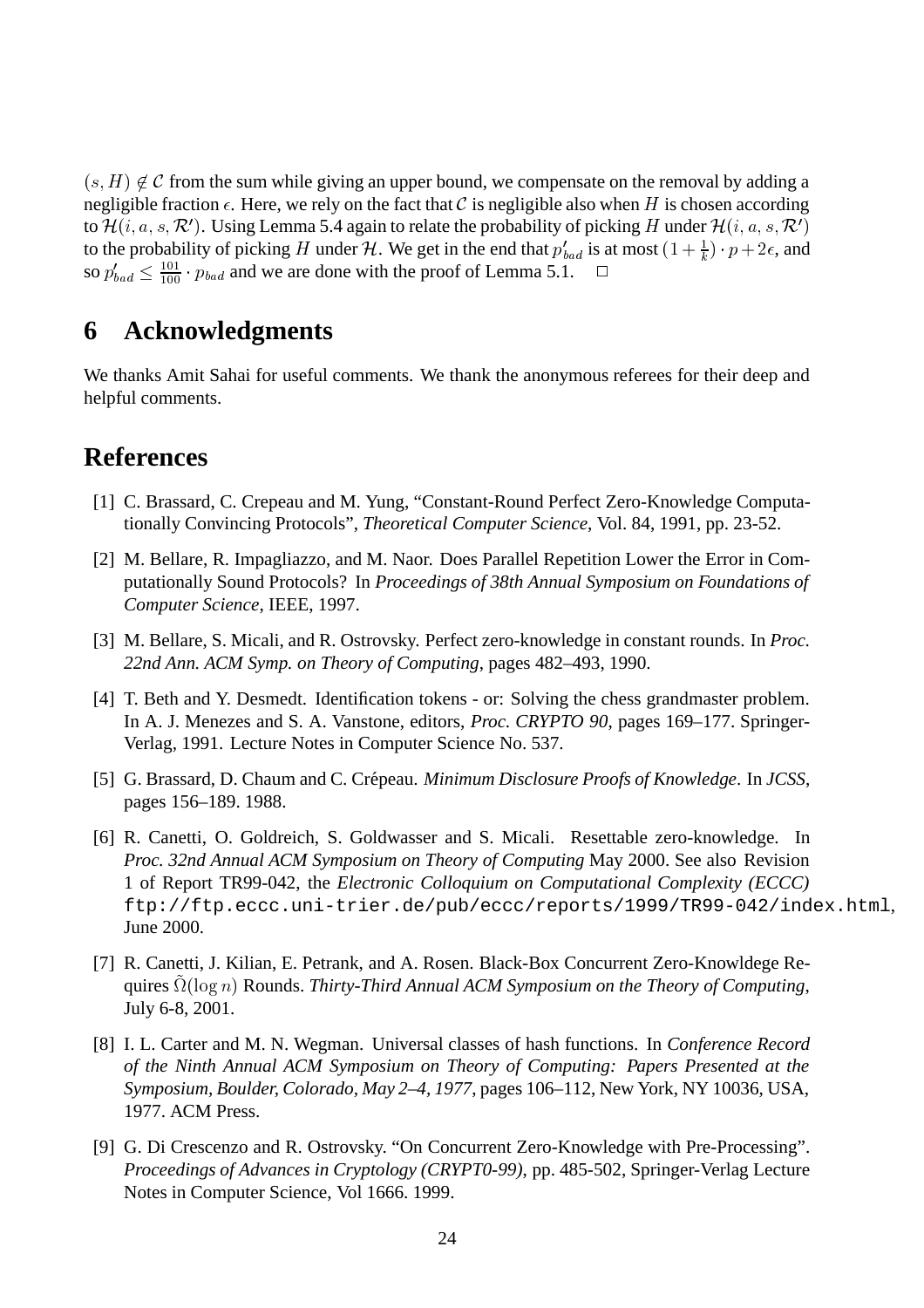- [10] I. Dåmgard. "Efficient Concurrent Zero-Knowledge in the Auxiliary String Model." *Advances in Cryptology – Eurocrypt 2000 Proceedings*, Lecture Notes in Computer Science, Berlin: Springer-Verlag, 2000.
- [11] C. Dwork, M. Naor and A. Sahai. Concurrent Zero-Knowledge. Proceedings,*th Symposium on Theory of Computing*, pp. 409–428, 1998.
- [12] C. Dwork and A. Sahai. Concurrent Zero-Knowledge: Reducing the Need for Timing Constraints. Proceedings, *Advances in Cryptology – Crypto '98*.
- [13] U. Feige and A. Shamir, "Zero Knowledge Proofs of Knowledge in Two Rounds", *Advances in Cryptology – Crypto 89 proceedings*, pp. 526-544, 1990.
- [14] U. Feige and A. Shamir. Witness indistinguishable and witness hiding protocols. In Baruch Awerbuch, editor, *Proceedings of the 22nd Annual ACM Symposium on the Theory of Computing*, pages 416–426, Baltimore, MY, May 1990. ACM Press.
- [15] O. Goldreich, S. Goldwasser, and S. Micali. How to construct random functions. In *25th Annual Symposium on Foundations of Computer Science*, pages 464–479, Los Angeles, Ca., USA, October 1984. IEEE Computer Society Press.
- [16] O. Goldreich and A. Kahan, "How to Construct Constant-Round Zero-Knowledge Proof Systems for NP", *Journal of Cryptology*, Vol. 9, No. 2, 1996, pp. 167–189.
- [17] O. Goldreich, H. Krawczyk. On the Composition of Zero-Knowledge Proof Systems. SIAM J. on Computing, Vol. 25, No.1, pp. 169-192, 1996
- [18] O. Goldreich, S. Micali, and A. Wigderson, "Proofs that Yield Nothing But their Validity or All Languages in NP Have Zero-Knowledge proof Systems", *Jour. of ACM.*, Vol. 38, 1991, pp. 691–729.
- [19] Oded Goldreich and Yair Oren. Definitions and properties of zero-knowledge proof systems. *Journal of Cryptology*, 7(1):1–32, Winter 1994.
- [20] S. Goldwasser, S. Micali, C. Rackoff. The Knowledge Complexity of Interactive Proofs. Proc. 17th STOC, 1985, pp. 291-304.
- [21] S. Goldwasser, S. Micali, and C. Rackoff. "The Knowledge Complexity of Interactive Proof Systems", *SIAM J. Comput.*, 18 (1):186–208, 1989.
- [22] J. Kilian. Zero-Knowledge with Log-Space Verifiers *Proceedings, 29<sup>th</sup> annual IEEE Symposium on the Foundations of Computer Science.*
- [23] J. Kilian and E. Petrank. "Concurrent Zero-Knowledge in Poly-logarithmic Rounds", *Cryptology ePrint Archive*, Report 2000/013, web access: http://eprint.iacr.org/2000/013/, April 2000.
- [24] J. Kilian, E. Petrank, and C. Rackoff. "Lower Bounds for Zero-Knowledge on the Internet", *Proceedings of the 39nd IEEE Conference on the Foundations of Computer Science*, November 1998.